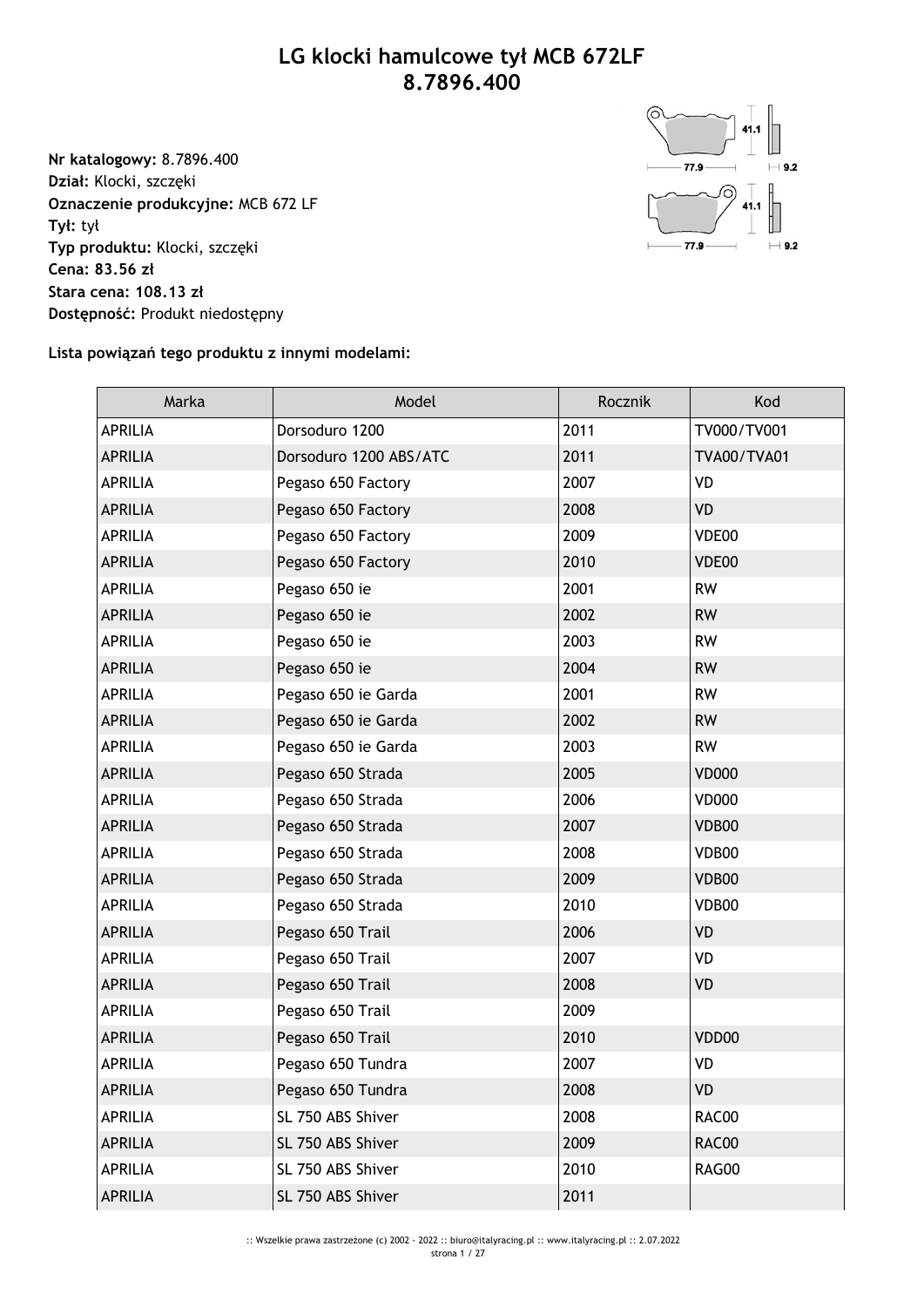| APRILIA        | SL 750 GT ABS Shiver          | 2009 | RAD00          |
|----------------|-------------------------------|------|----------------|
| <b>APRILIA</b> | SL 750 GT ABS Shiver          | 2010 |                |
| <b>APRILIA</b> | SL 750 GT ABS Shiver          | 2011 |                |
| <b>APRILIA</b> | SL 750 GT Shiver              | 2009 | RAB00          |
| <b>APRILIA</b> | SL 750 Shiver                 | 2008 |                |
| <b>APRILIA</b> | SL 750 Shiver                 | 2009 | <b>RA000</b>   |
| <b>APRILIA</b> | SL 750 Shiver                 | 2010 | RAE00          |
| <b>APRILIA</b> | SL 750 Shiver                 | 2011 |                |
| <b>APRILIA</b> | SMV 750 ABS Dorsoduro         | 2009 | SMC00          |
| <b>APRILIA</b> | SMV 750 ABS Dorsoduro         | 2010 | SMC00          |
| <b>APRILIA</b> | SMV 750 Dorsoduro             | 2008 | <b>SM000</b>   |
| <b>APRILIA</b> | SMV 750 Dorsoduro             | 2009 | <b>SMA00</b>   |
| <b>APRILIA</b> | SMV 750 Dorsoduro             | 2010 | <b>SMA00</b>   |
| <b>APRILIA</b> | SMV 750 Factory ABS Dorsoduro | 2011 | SMB00          |
| <b>APRILIA</b> | SMV 750 Factory Dorsoduro     | 2010 | SMB00          |
| <b>APRILIA</b> | SMV 750 Factory Dorsoduro     | 2011 | SMB00          |
| <b>BENELLI</b> | BX 449 Cross                  | 2008 |                |
| <b>BENELLI</b> | BX 449 Cross                  | 2009 |                |
| <b>BENELLI</b> | BX 449 Cross                  | 2010 |                |
| <b>BENELLI</b> | BX 505 Enduro                 | 2008 |                |
| <b>BENELLI</b> | BX 505 Enduro                 | 2009 |                |
| <b>BENELLI</b> | BX 570 Motard                 | 2008 |                |
| <b>BENELLI</b> | BX 570 Motard                 | 2009 |                |
| <b>BETA</b>    | Jonathan 125                  | 1999 |                |
| <b>BETA</b>    | Jonathan 125                  | 2000 |                |
| <b>BETA</b>    | Jonathan 125                  | 2001 |                |
| BETA           | RR 50 Enduro                  | 1997 |                |
| <b>BETA</b>    | RR 50 Enduro                  | 1998 |                |
| <b>BETA</b>    | RR 50 Enduro                  | 1999 |                |
| <b>BETA</b>    | RR 50 Enduro                  | 2000 |                |
| <b>BETA</b>    | RR 50 Enduro                  | 2001 |                |
| <b>BETA</b>    | RR 50 Enduro                  | 2002 |                |
| <b>BETA</b>    | RR 50 Enduro                  | 2003 |                |
| <b>BETA</b>    | RR 50 Enduro                  | 2004 |                |
| <b>BMW</b>     | C1125                         | 2000 | C <sub>1</sub> |
| <b>BMW</b>     | C1125                         | 2001 | C1 ABS         |
| <b>BMW</b>     | C1125                         | 2002 | C1 ABS         |
| <b>BMW</b>     | C1125                         | 2003 | C1 ABS         |
| <b>BMW</b>     | C1125                         | 2004 | C1 ABS         |
| <b>BMW</b>     | C1 125 ABS                    | 2001 | C <sub>1</sub> |
| <b>BMW</b>     | C1 125 ABS                    | 2002 | C <sub>1</sub> |
| <b>BMW</b>     | C1 125 ABS                    | 2003 | C <sub>1</sub> |
| <b>BMW</b>     | C1 125 ABS                    | 2004 | C <sub>1</sub> |
| <b>BMW</b>     | C1 200                        | 2000 |                |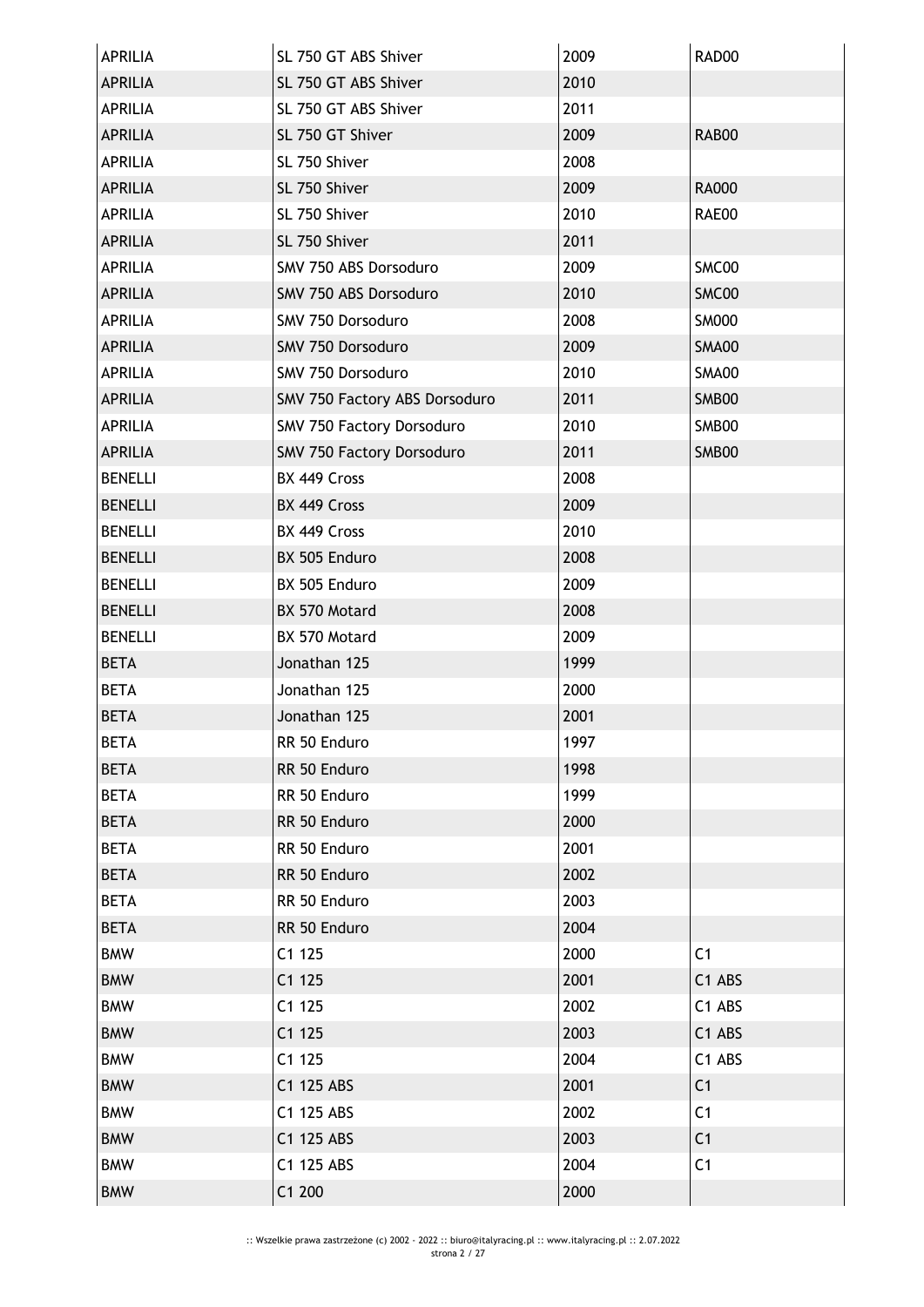| <b>BMW</b> | C1 200               | 2001 |                 |
|------------|----------------------|------|-----------------|
| <b>BMW</b> | C1 200               | 2002 | C1 ABS          |
| <b>BMW</b> | C1 200               | 2003 | C1 ABS          |
| <b>BMW</b> | C1 200               | 2004 | C <sub>1</sub>  |
| <b>BMW</b> | C1 200 ABS           | 2002 | C <sub>1</sub>  |
| <b>BMW</b> | C1 200 ABS           | 2003 | C <sub>1</sub>  |
| <b>BMW</b> | C1 200 ABS           | 2004 | C <sub>1</sub>  |
| <b>BMW</b> | F 650 650            | 1993 | E169            |
| <b>BMW</b> | F 650 650            | 1994 | E169            |
| <b>BMW</b> | F 650 650            | 1995 | E169            |
| <b>BMW</b> | F 650 650            | 1996 | E169            |
| <b>BMW</b> | F 650 650            | 1997 | <b>E169 MU</b>  |
| <b>BMW</b> | F 650 650            | 1998 | E169 MU         |
| <b>BMW</b> | F 650 650            | 1999 | E169 MU         |
| <b>BMW</b> | F 650 CS ABS         | 2002 | K14             |
| <b>BMW</b> | F 650 CS ABS         | 2003 | K14             |
| <b>BMW</b> | F 650 CS ABS         | 2004 | K14/2/E650C     |
| <b>BMW</b> | F 650 CS ABS         | 2005 | K14/2/E650C     |
| <b>BMW</b> | F 650 CS ABS Scarver | 2002 | E650C K14       |
| <b>BMW</b> | F 650 CS ABS Scarver | 2003 | E650C K14       |
| <b>BMW</b> | F 650 CS ABS Scarver | 2004 | E650C K14       |
| <b>BMW</b> | F 650 CS ABS Scarver | 2005 | E650C K14       |
| <b>BMW</b> | F 650 CS Scarver     | 2002 | E650C K14       |
| <b>BMW</b> | F 650 CS Scarver     | 2003 | E650C K14       |
| <b>BMW</b> | F 650 CS Scarver     | 2004 | E650C K14       |
| <b>BMW</b> | F 650 CS Scarver     | 2005 | E650C K14       |
| <b>BMW</b> | F 650 GS             | 2000 | R <sub>13</sub> |
| <b>BMW</b> | F 650 GS             | 2001 | R <sub>13</sub> |
| <b>BMW</b> | F 650 GS             | 2002 | R <sub>13</sub> |
| <b>BMW</b> | F 650 GS             | 2003 | R <sub>13</sub> |
| <b>BMW</b> | F 650 GS             | 2004 | E650G           |
| <b>BMW</b> | F 650 GS             | 2005 | E650G           |
| <b>BMW</b> | F 650 GS             | 2006 | E650G           |
| <b>BMW</b> | F 650 GS             | 2007 | E650G           |
| <b>BMW</b> | F 650 GS             | 2008 | E650G           |
| <b>BMW</b> | F 650 GS             | 2009 | K72             |
| <b>BMW</b> | F 650 GS             | 2010 | <b>E8GS K72</b> |
| <b>BMW</b> | F 650 GS             | 2011 |                 |
| <b>BMW</b> | F 650 GS ABS         | 2000 | R <sub>13</sub> |
| <b>BMW</b> | F 650 GS ABS         | 2001 | R <sub>13</sub> |
| <b>BMW</b> | F 650 GS ABS         | 2002 | R <sub>13</sub> |
| <b>BMW</b> | F 650 GS ABS         | 2003 | R <sub>13</sub> |
| <b>BMW</b> | F 650 GS ABS         | 2004 | E650G           |
| <b>BMW</b> | F 650 GS ABS         | 2005 | E650G           |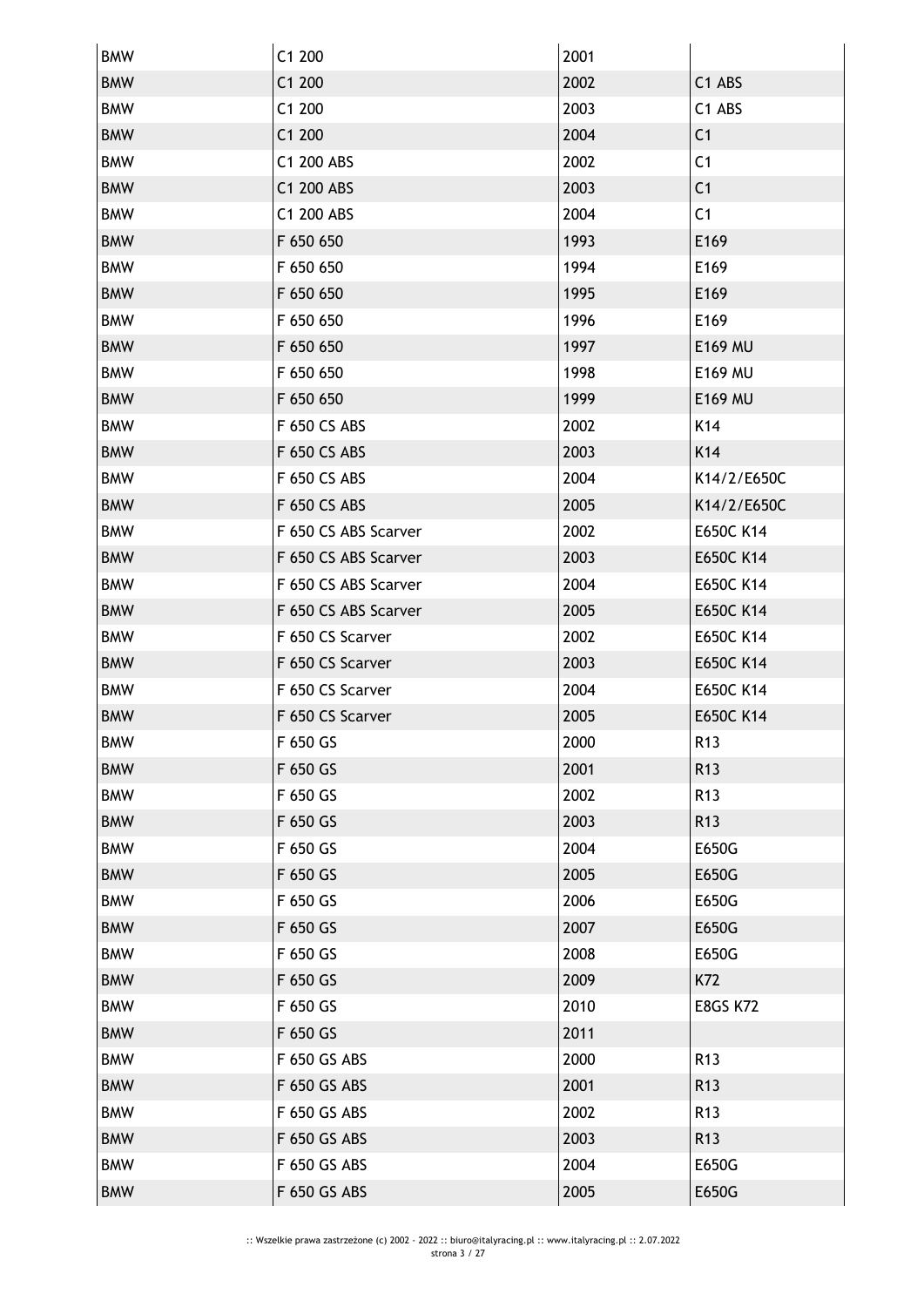| <b>BMW</b> | F 650 GS ABS       | 2006 | E650G           |
|------------|--------------------|------|-----------------|
| <b>BMW</b> | F 650 GS ABS       | 2007 | E650G           |
| <b>BMW</b> | F 650 GS ABS       | 2008 | E650G           |
| <b>BMW</b> | F 650 GS ABS       | 2009 | K72             |
| <b>BMW</b> | F 650 GS ABS       | 2010 | <b>E8GS K72</b> |
| <b>BMW</b> | F 650 GS ABS       | 2011 |                 |
| <b>BMW</b> | F 650 GS Dakar     | 2000 | R <sub>13</sub> |
| <b>BMW</b> | F 650 GS Dakar     | 2001 | R <sub>13</sub> |
| <b>BMW</b> | F 650 GS Dakar     | 2002 | R <sub>13</sub> |
| <b>BMW</b> | F 650 GS Dakar     | 2003 | R <sub>13</sub> |
| <b>BMW</b> | F 650 GS Dakar     | 2004 | E650G           |
| <b>BMW</b> | F 650 GS Dakar     | 2005 | E650G           |
| <b>BMW</b> | F 650 GS Dakar     | 2006 | E650G           |
| <b>BMW</b> | F 650 GS Dakar     | 2007 | E650G           |
| <b>BMW</b> | F 650 GS Dakar     | 2008 | E650G           |
| <b>BMW</b> | F 650 GS Dakar ABS | 2002 | R <sub>13</sub> |
| <b>BMW</b> | F 650 GS Dakar ABS | 2003 | R <sub>13</sub> |
| <b>BMW</b> | F 650 GS Dakar ABS | 2004 | E650G           |
| <b>BMW</b> | F 650 GS Dakar ABS | 2005 | E650G           |
| <b>BMW</b> | F 650 GS Dakar ABS | 2006 | E650G           |
| <b>BMW</b> | F 650 GS Dakar ABS | 2007 | E650G           |
| <b>BMW</b> | F 650 GS Dakar ABS | 2008 | E650G           |
| <b>BMW</b> | F 650 ST           | 1997 |                 |
| <b>BMW</b> | F 650 ST           | 1998 |                 |
| <b>BMW</b> | F 650 ST           | 1999 | 169             |
| <b>BMW</b> | F 800 GS           | 2008 | K72             |
| BMW        | F 800 GS           | 2009 | K72             |
| <b>BMW</b> | F 800 GS           | 2010 | <b>E8GS K72</b> |
| <b>BMW</b> | F 800 GS           | 2011 |                 |
| <b>BMW</b> | F 800 GS ABS       | 2008 | K72             |
| <b>BMW</b> | F 800 GS ABS       | 2009 | K72             |
| <b>BMW</b> | F 800 GS ABS       | 2010 | <b>E8GS K72</b> |
| <b>BMW</b> | F 800 GS ABS       | 2011 |                 |
| <b>BMW</b> | F 800 R            | 2009 | <b>E8ST K73</b> |
| <b>BMW</b> | F 800 R            | 2010 | <b>E8ST K73</b> |
| <b>BMW</b> | F 800 R            | 2011 |                 |
| <b>BMW</b> | F 800 R ABS        | 2009 | <b>E8ST K73</b> |
| <b>BMW</b> | F 800 R ABS        | 2010 | <b>E8ST K73</b> |
| <b>BMW</b> | F 800 R ABS        | 2011 |                 |
| <b>BMW</b> | F 800 S            | 2006 |                 |
| <b>BMW</b> | F 800 S            | 2007 |                 |
| <b>BMW</b> | F 800 S            | 2008 | K71             |
| <b>BMW</b> | F 800 S            | 2009 | K71/E8ST        |
| <b>BMW</b> | F 800 S            | 2010 | <b>E8ST K71</b> |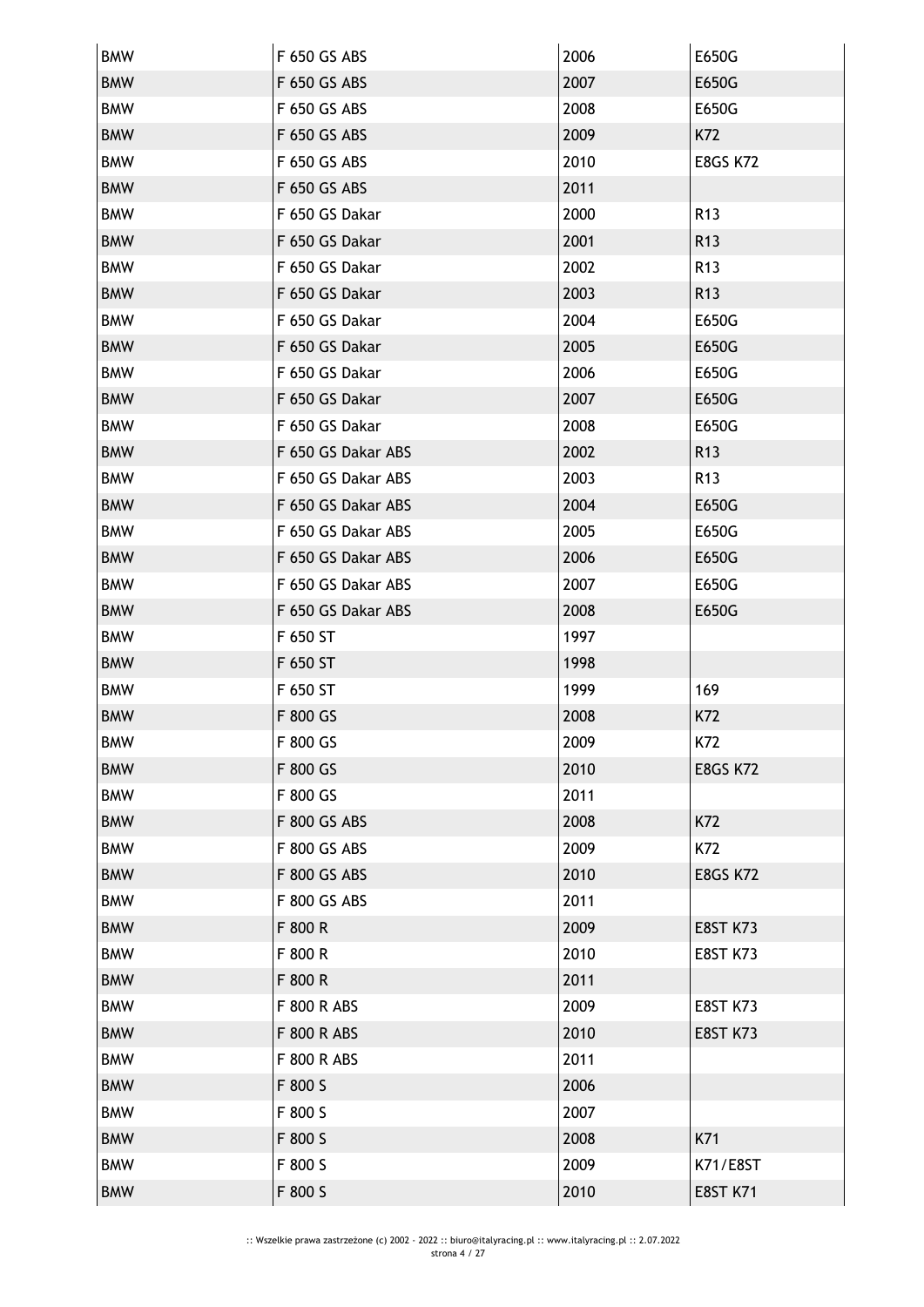| <b>BMW</b> | F 800 S ABS          | 2007 | K71             |
|------------|----------------------|------|-----------------|
| <b>BMW</b> | F 800 S ABS          | 2008 | K71             |
| <b>BMW</b> | F 800 S ABS          | 2009 | K71/E8ST        |
| <b>BMW</b> | F 800 S ABS          | 2010 | <b>E8ST K71</b> |
| <b>BMW</b> | F 800 ST             | 2006 |                 |
| <b>BMW</b> | F 800 ST             | 2007 | K71             |
| <b>BMW</b> | F 800 ST             | 2008 | K71             |
| <b>BMW</b> | F 800 ST             | 2009 | K71/E8ST        |
| <b>BMW</b> | F 800 ST             | 2010 | <b>E8ST K71</b> |
| <b>BMW</b> | F 800 ST             | 2011 |                 |
| <b>BMW</b> | F 800 ST ABS         | 2007 | K71             |
| <b>BMW</b> | F 800 ST ABS         | 2008 | K71             |
| <b>BMW</b> | F 800 ST ABS         | 2009 | K71/E8ST        |
| <b>BMW</b> | F 800 ST ABS         | 2010 | <b>E8ST K71</b> |
| <b>BMW</b> | F 800 ST ABS         | 2011 |                 |
| <b>BMW</b> | G 650 GS             | 2011 |                 |
| <b>BMW</b> | G 650 Xchallenge     | 2007 | K <sub>15</sub> |
| <b>BMW</b> | G 650 Xchallenge     | 2008 | K15             |
| <b>BMW</b> | G 650 Xchallenge     | 2009 | K <sub>15</sub> |
| <b>BMW</b> | G 650 Xchallenge     | 2010 | E65X K15        |
| <b>BMW</b> | G 650 Xchallenge ABS | 2007 | E65X K15        |
| <b>BMW</b> | G 650 Xchallenge ABS | 2008 | E65X K15        |
| <b>BMW</b> | G 650 Xchallenge ABS | 2009 | E65X K15        |
| <b>BMW</b> | G 650 Xchallenge ABS | 2010 | E65X K15        |
| <b>BMW</b> | G 650 Xcountry       | 2007 | K15             |
| <b>BMW</b> | G 650 Xcountry       | 2008 | K15             |
| BMW        | G 650 Xcountry       | 2009 | K15             |
| <b>BMW</b> | G 650 Xcountry       | 2010 | E65X K15        |
| <b>BMW</b> | G 650 Xcountry ABS   | 2007 | E65X K15        |
| <b>BMW</b> | G 650 Xcountry ABS   | 2008 | E65X K15        |
| <b>BMW</b> | G 650 Xcountry ABS   | 2009 | E65X K15        |
| <b>BMW</b> | G 650 Xcountry ABS   | 2010 | E65X K15        |
| <b>BMW</b> | G 650 Xmoto          | 2007 | K15             |
| <b>BMW</b> | G 650 Xmoto          | 2008 | K <sub>15</sub> |
| <b>BMW</b> | G 650 Xmoto          | 2009 | K15             |
| <b>BMW</b> | G 650 Xmoto          | 2010 | E65X K15        |
| <b>BMW</b> | G 650 Xmoto ABS      | 2007 | E65X K15        |
| <b>BMW</b> | G 650 Xmoto ABS      | 2008 | E65X K15        |
| <b>BMW</b> | G 650 Xmoto ABS      | 2009 | E65X K15        |
| <b>BMW</b> | G 650 Xmoto ABS      | 2010 | E65X K15        |
| <b>BMW</b> | S 1000 RR            | 2009 |                 |
| <b>BMW</b> | S 1000 RR            | 2010 |                 |
| <b>BMW</b> | S 1000 RR            | 2011 |                 |
| <b>BMW</b> | S 1000 RR ABS        | 2009 | K46 K10         |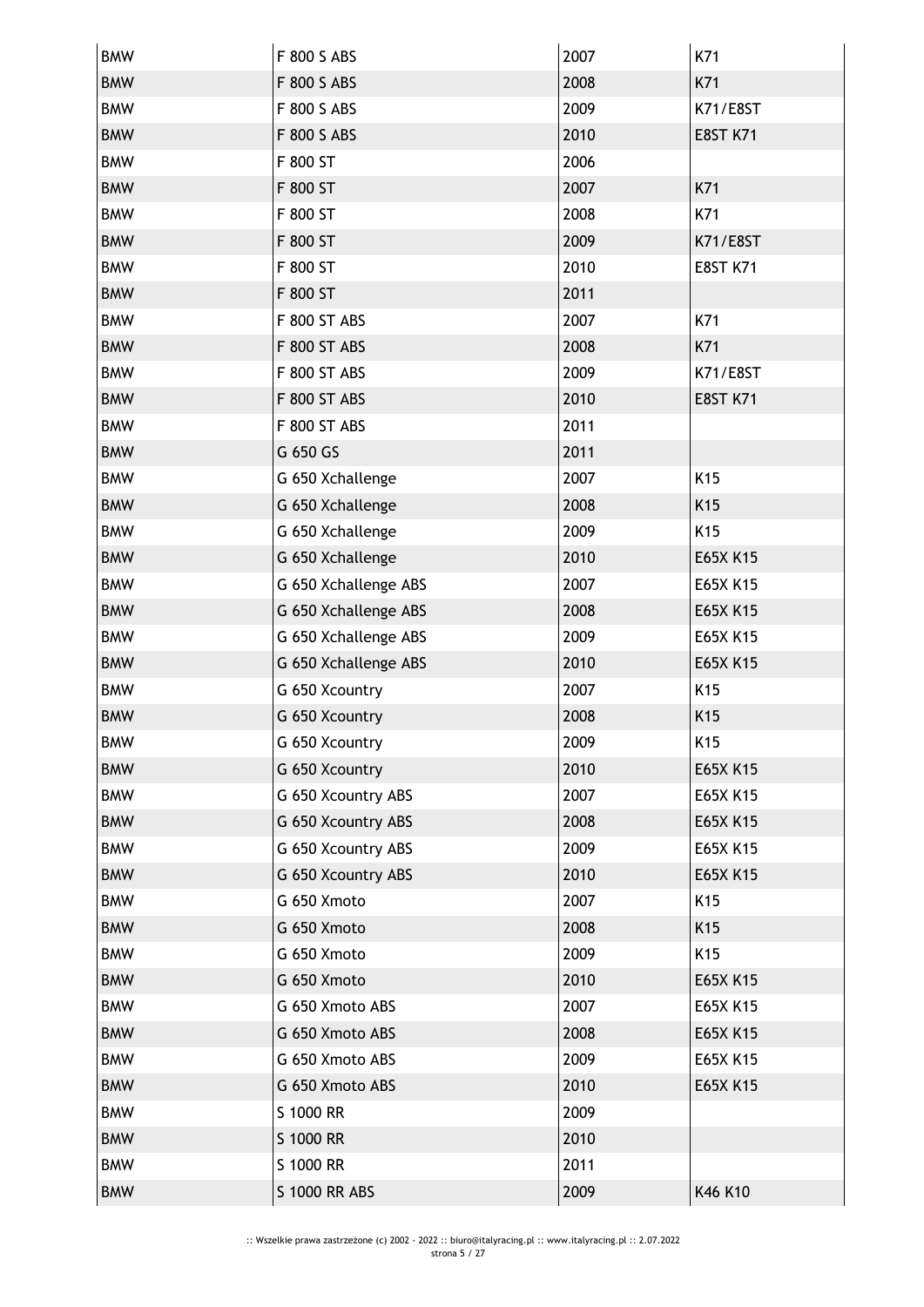| <b>BMW</b>     | S 1000 RR ABS          | 2010 | K46 K10          |
|----------------|------------------------|------|------------------|
| <b>BMW</b>     | S 1000 RR ABS          | 2011 |                  |
| <b>CCM</b>     | 604 600 RS             | 2000 |                  |
| <b>CCM</b>     | 604 600 RS             | 2001 |                  |
| <b>DUCATI</b>  | GT 1000                | 2007 |                  |
| <b>DUCATI</b>  | GT 1000                | 2008 | C103             |
| <b>DUCATI</b>  | GT 1000                | 2009 | C103             |
| <b>DUCATI</b>  | GT 1000                | 2010 | C103AA           |
| <b>DUCATI</b>  | GT 1000 Touring        | 2009 | C103             |
| <b>DUCATI</b>  | GT 1000 Touring        | 2010 | C103AB           |
| <b>DUCATI</b>  | Sport 1000             | 2006 | C101             |
| <b>DUCATI</b>  | Sport 1000 Biposto     | 2007 | C102AA           |
| <b>DUCATI</b>  | Sport 1000 Biposto     | 2008 | C102AA           |
| <b>DUCATI</b>  | Sport 1000 Paul Smart  | 2006 | C100AA           |
| <b>DUCATI</b>  | Sport 1000 S Monoposto | 2007 | C102AB           |
| <b>DUCATI</b>  | Sport 1000 S Monoposto | 2008 | C102AB           |
| <b>DUCATI</b>  | Sport 1000 S Monoposto | 2009 | C102AB           |
| <b>GAS GAS</b> | EC 125                 | 1999 |                  |
| <b>GAS GAS</b> | EC 125 2T              | 1999 |                  |
| <b>GAS GAS</b> | EC 200 2T              | 1999 |                  |
| <b>GAS GAS</b> | EC 250 2T              | 1999 |                  |
| <b>GAS GAS</b> | EC 300 2T              | 1999 |                  |
| <b>GAS GAS</b> | Enduro 125             | 1997 |                  |
| <b>GAS GAS</b> | Enduro 125             | 1998 |                  |
| <b>GAS GAS</b> | Enduro 125             | 1999 |                  |
| <b>GAS GAS</b> | Enduro 125             | 2000 |                  |
| <b>HONDA</b>   | CB 500                 | 1997 | PC <sub>32</sub> |
| <b>HONDA</b>   | <b>CB 500</b>          | 1998 | <b>PC32</b>      |
| <b>HONDA</b>   | CB 500                 | 1999 | <b>PC32</b>      |
| <b>HONDA</b>   | CB 500                 | 2000 | <b>PC32</b>      |
| <b>HONDA</b>   | CB 500                 | 2001 | <b>PC32</b>      |
| <b>HONDA</b>   | CB 500                 | 2002 | <b>PC32</b>      |
| <b>HONDA</b>   | CB 500                 | 2003 | <b>PC32</b>      |
| <b>HONDA</b>   | <b>CB 500 Cup</b>      | 1998 | <b>PC32</b>      |
| <b>HONDA</b>   | <b>CB 500 Cup</b>      | 1999 | <b>PC32</b>      |
| <b>HONDA</b>   | CB 500 S Sport         | 1998 | <b>PC32</b>      |
| <b>HONDA</b>   | CB 500 S Sport         | 1999 | <b>PC32</b>      |
| <b>HONDA</b>   | CB 500 S Sport         | 2000 | <b>PC32</b>      |
| <b>HONDA</b>   | CB 500 S Sport         | 2001 | <b>PC32</b>      |
| <b>HONDA</b>   | CB 500 S Sport         | 2002 | <b>PC32</b>      |
| <b>HONDA</b>   | CB 500 S Sport         | 2003 | <b>PC32</b>      |
| <b>HONDA</b>   | FX 650 Vigor           | 1999 | <b>RD09</b>      |
| <b>HONDA</b>   | FX 650 Vigor           | 2000 | <b>RD09</b>      |
| <b>HONDA</b>   | NX 650 Dominator       | 1997 | <b>RD08</b>      |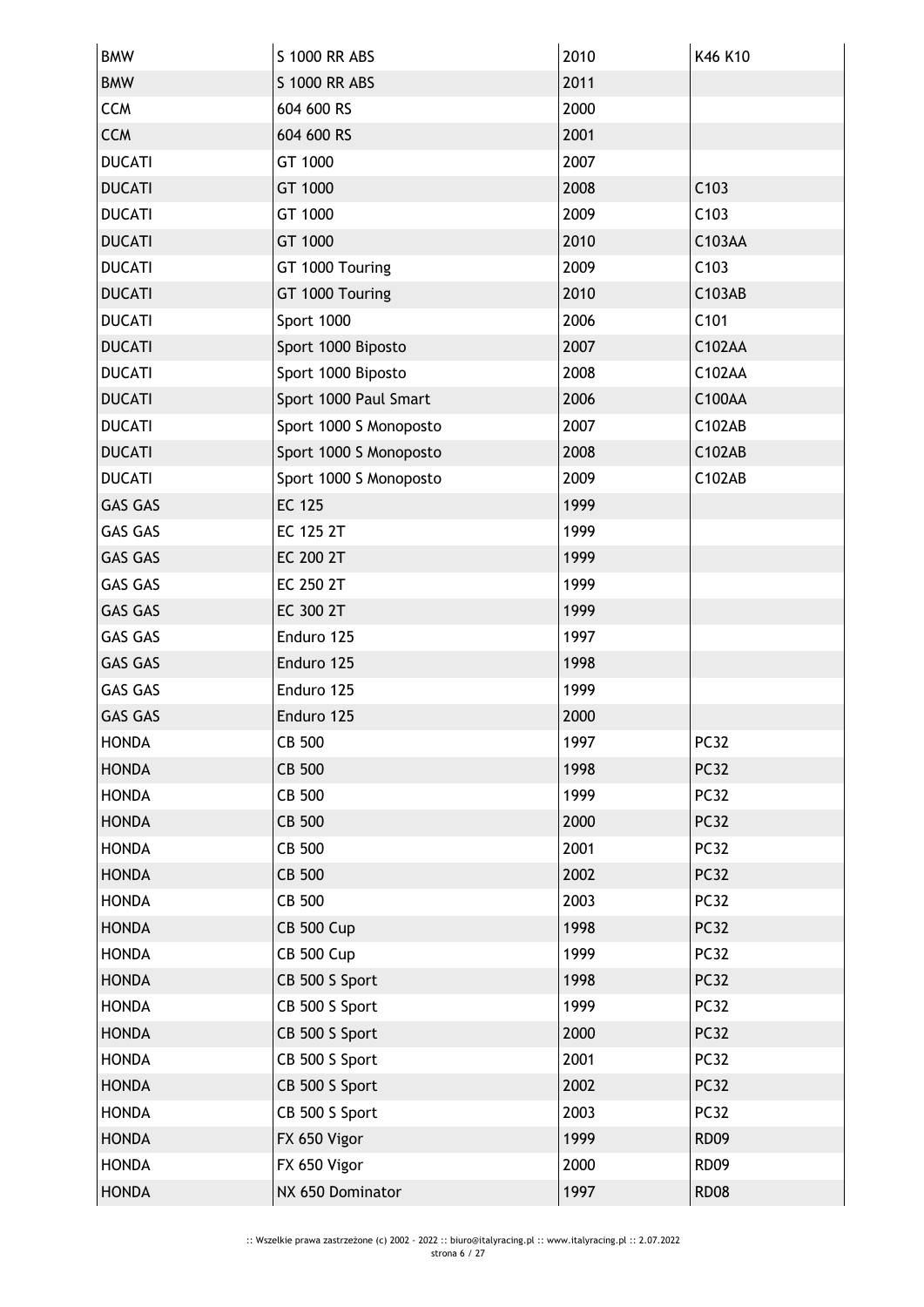| <b>HONDA</b>    | NX 650 Dominator | 1998 | <b>RD08</b> |
|-----------------|------------------|------|-------------|
| <b>HONDA</b>    | NX 650 Dominator | 1999 | <b>RD08</b> |
| <b>HONDA</b>    | NX 650 Dominator | 2000 | <b>RD08</b> |
| <b>HONDA</b>    | <b>SLR 650</b>   | 1997 | <b>RD09</b> |
| <b>HONDA</b>    | <b>SLR 650</b>   | 1998 | <b>RD09</b> |
| <b>HUSABERG</b> | FC 350           | 1995 |             |
| <b>HUSABERG</b> | FC 350           | 1996 |             |
| <b>HUSABERG</b> | FC 400           | 1996 |             |
| <b>HUSABERG</b> | FC 400           | 1997 |             |
| <b>HUSABERG</b> | FC 400           | 1998 |             |
| <b>HUSABERG</b> | FC 400           | 1999 |             |
| <b>HUSABERG</b> | FC 450           | 2004 |             |
| <b>HUSABERG</b> | FC 450           | 2005 |             |
| <b>HUSABERG</b> | FC 450           | 2006 |             |
| <b>HUSABERG</b> | FC 470           | 2001 |             |
| <b>HUSABERG</b> | FC 470           | 2002 |             |
| <b>HUSABERG</b> | FC 501           | 1995 |             |
| <b>HUSABERG</b> | FC 501           | 1996 |             |
| <b>HUSABERG</b> | FC 501           | 1997 |             |
| <b>HUSABERG</b> | FC 501           | 1998 |             |
| <b>HUSABERG</b> | FC 501           | 1999 |             |
| <b>HUSABERG</b> | FC 501           | 2000 |             |
| <b>HUSABERG</b> | FC 550           | 2001 |             |
| <b>HUSABERG</b> | FC 550           | 2002 |             |
| <b>HUSABERG</b> | FC 550           | 2003 |             |
| <b>HUSABERG</b> | FC 550           | 2004 |             |
| <b>HUSABERG</b> | FC 550           | 2005 |             |
| <b>HUSABERG</b> | FC 550           | 2006 |             |
| <b>HUSABERG</b> | FC 600           | 1995 |             |
| <b>HUSABERG</b> | FC 600           | 1996 |             |
| <b>HUSABERG</b> | FC 600           | 1997 |             |
| <b>HUSABERG</b> | FC 600           | 1998 |             |
| <b>HUSABERG</b> | FC 600           | 1999 |             |
| <b>HUSABERG</b> | FC 600           | 2000 |             |
| <b>HUSABERG</b> | FE 350           | 1995 |             |
| <b>HUSABERG</b> | FE 350           | 1996 |             |
| <b>HUSABERG</b> | FE 350 E         | 1995 |             |
| <b>HUSABERG</b> | FE 350 E         | 1996 |             |
| <b>HUSABERG</b> | FE 400           | 1996 |             |
| <b>HUSABERG</b> | FE 400           | 1997 |             |
| <b>HUSABERG</b> | FE 400           | 1998 |             |
| <b>HUSABERG</b> | FE 400           | 1999 |             |
| <b>HUSABERG</b> | FE 400           | 2000 |             |
| <b>HUSABERG</b> | FE 400 E         | 1996 |             |
|                 |                  |      |             |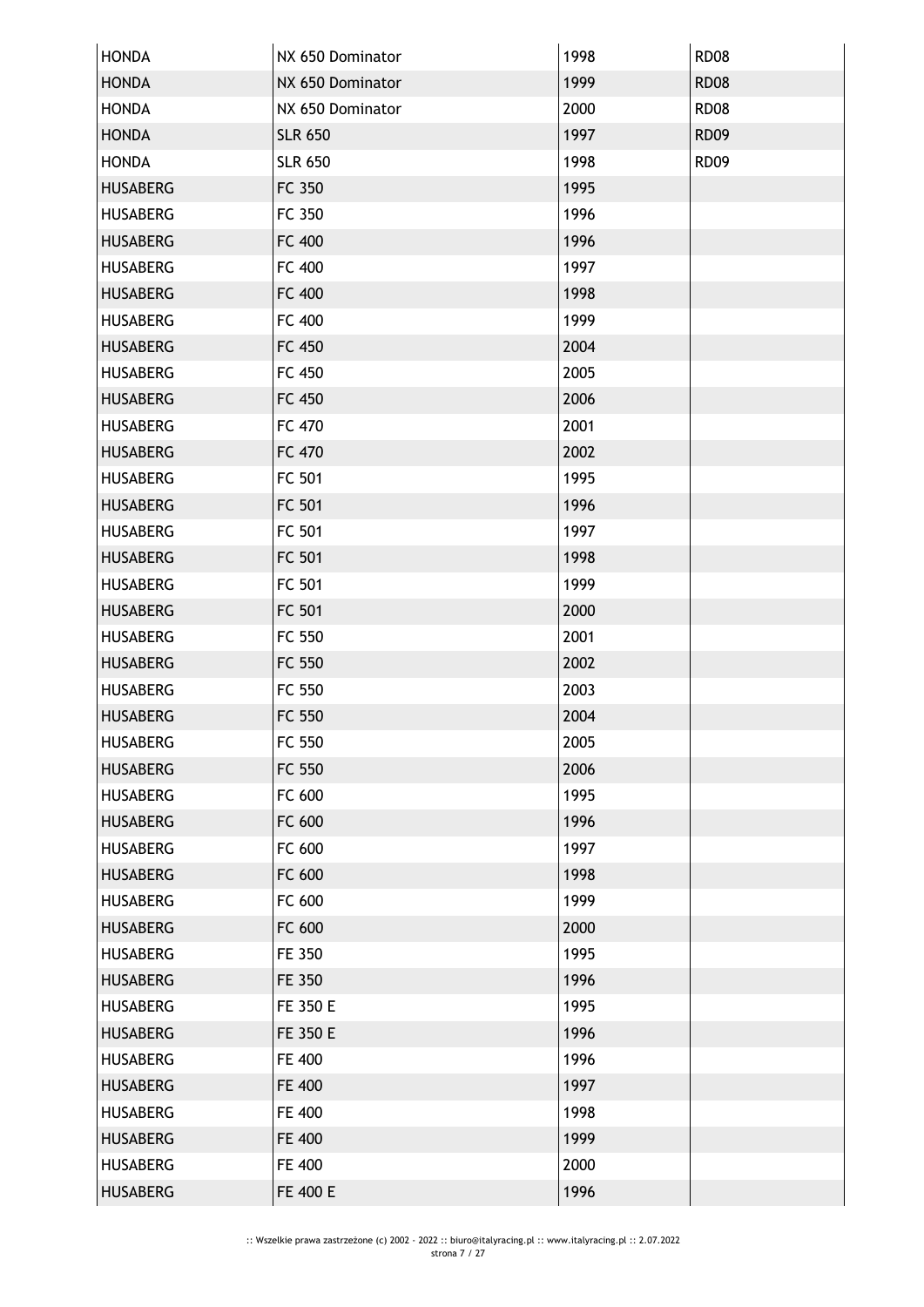| <b>HUSABERG</b> | FE 400 E | 1997 |  |
|-----------------|----------|------|--|
| <b>HUSABERG</b> | FE 400 E | 1998 |  |
| <b>HUSABERG</b> | FE 400 E | 1999 |  |
| <b>HUSABERG</b> | FE 400 E | 2000 |  |
| <b>HUSABERG</b> | FE 400 E | 2001 |  |
| <b>HUSABERG</b> | FE 400 E | 2002 |  |
| <b>HUSABERG</b> | FE 400 E | 2003 |  |
| <b>HUSABERG</b> | FE 450 E | 2004 |  |
| <b>HUSABERG</b> | FE 450 E | 2005 |  |
| <b>HUSABERG</b> | FE 450 E | 2006 |  |
| <b>HUSABERG</b> | FE 450 E | 2007 |  |
| <b>HUSABERG</b> | FE 450 E | 2008 |  |
| <b>HUSABERG</b> | FE 501   | 1995 |  |
| <b>HUSABERG</b> | FE 501   | 1996 |  |
| <b>HUSABERG</b> | FE 501   | 1997 |  |
| <b>HUSABERG</b> | FE 501   | 1998 |  |
| <b>HUSABERG</b> | FE 501   | 1999 |  |
| <b>HUSABERG</b> | FE 501   | 2000 |  |
| <b>HUSABERG</b> | FE 501 E | 1994 |  |
| <b>HUSABERG</b> | FE 501 E | 1995 |  |
| <b>HUSABERG</b> | FE 501 E | 1996 |  |
| <b>HUSABERG</b> | FE 501 E | 1997 |  |
| <b>HUSABERG</b> | FE 501 E | 1998 |  |
| <b>HUSABERG</b> | FE 501 E | 1999 |  |
| <b>HUSABERG</b> | FE 501 E | 2000 |  |
| <b>HUSABERG</b> | FE 501 E | 2001 |  |
| <b>HUSABERG</b> | FE 501 E | 2002 |  |
| <b>HUSABERG</b> | FE 501 E | 2003 |  |
| <b>HUSABERG</b> | FE 501 E | 2004 |  |
| <b>HUSABERG</b> | FE 550 E | 2004 |  |
| <b>HUSABERG</b> | FE 550 E | 2005 |  |
| <b>HUSABERG</b> | FE 550 E | 2006 |  |
| <b>HUSABERG</b> | FE 550 E | 2007 |  |
| <b>HUSABERG</b> | FE 550 E | 2008 |  |
| <b>HUSABERG</b> | FE 600   | 1995 |  |
| <b>HUSABERG</b> | FE 600   | 1996 |  |
| <b>HUSABERG</b> | FE 600   | 1997 |  |
| <b>HUSABERG</b> | FE 600   | 1998 |  |
| <b>HUSABERG</b> | FE 600   | 1999 |  |
| <b>HUSABERG</b> | FE 600   | 2000 |  |
| <b>HUSABERG</b> | FE 600 E | 1995 |  |
| <b>HUSABERG</b> | FE 600 E | 1996 |  |
| <b>HUSABERG</b> | FE 600 E | 1997 |  |
| <b>HUSABERG</b> | FE 600 E | 1998 |  |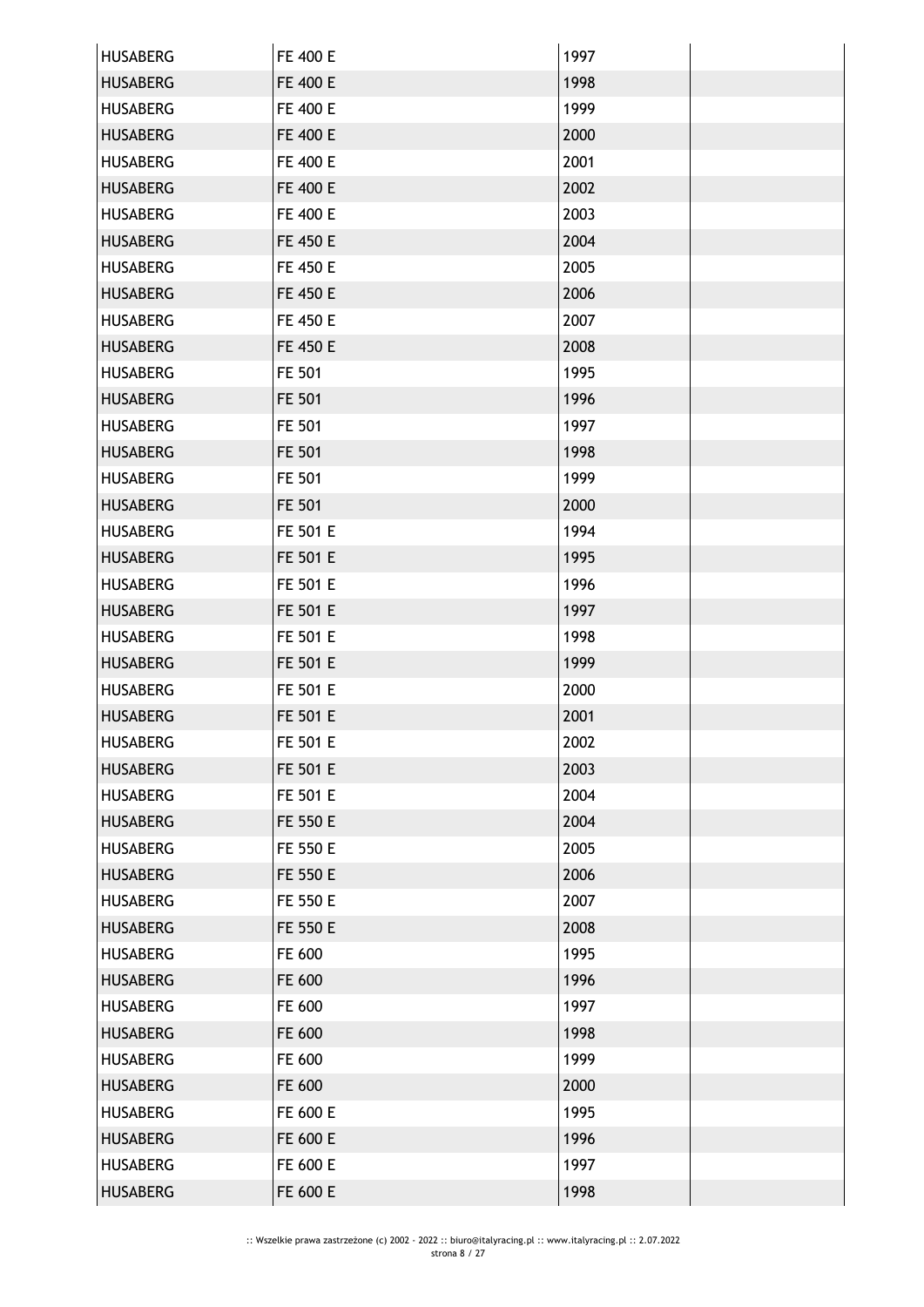| <b>HUSABERG</b> | FE 600 E      | 1999 |               |
|-----------------|---------------|------|---------------|
| <b>HUSABERG</b> | FE 600 E      | 2000 |               |
| <b>HUSABERG</b> | FE 650 E      | 2001 |               |
| <b>HUSABERG</b> | FE 650 E      | 2002 |               |
| <b>HUSABERG</b> | FE 650 E      | 2003 |               |
| <b>HUSABERG</b> | FE 650 E      | 2004 |               |
| <b>HUSABERG</b> | FE 650 E      | 2005 |               |
| <b>HUSABERG</b> | FE 650 E      | 2006 |               |
| <b>HUSABERG</b> | FE 650 E      | 2007 |               |
| <b>HUSABERG</b> | FE 650 E      | 2008 |               |
| <b>HUSABERG</b> | FS 450 E      | 2007 |               |
| <b>HUSABERG</b> | FS 450 E      | 2008 |               |
| <b>HUSABERG</b> | FS 650 C      | 2007 |               |
| <b>HUSABERG</b> | FS 650 C      | 2008 |               |
| <b>HUSABERG</b> | FS 650 E      | 2007 |               |
| <b>HUSABERG</b> | FS 650 E      | 2008 |               |
| Husqvarna       | <b>CR 125</b> | 1995 |               |
| Husqvarna       | <b>CR 125</b> | 1996 |               |
| Husqvarna       | <b>CR 125</b> | 1997 |               |
| Husqvarna       | <b>CR 125</b> | 1998 |               |
| Husqvarna       | <b>CR 125</b> | 1999 |               |
| Husqvarna       | <b>CR 125</b> | 2000 |               |
| Husqvarna       | <b>CR 125</b> | 2001 |               |
| Husqvarna       | <b>CR 125</b> | 2002 |               |
| Husqvarna       | CR 125        | 2003 |               |
| Husqvarna       | <b>CR 125</b> | 2004 |               |
| Husqvarna       | <b>CR 250</b> | 1995 |               |
| Husqvarna       | <b>CR 250</b> | 1996 |               |
| Husqvarna       | CR 250        | 1997 |               |
| Husqvarna       | <b>CR 250</b> | 1998 |               |
| Husqvarna       | CR 250        | 1999 |               |
| Husqvarna       | <b>CR 250</b> | 2000 |               |
| Husqvarna       | CR 250        | 2001 |               |
| Husqvarna       | <b>CR 250</b> | 2002 |               |
| Husqvarna       | CR 250        | 2003 |               |
| Husqvarna       | <b>CR 250</b> | 2004 |               |
| Husqvarna       | LT 610 E      | 2001 |               |
| Husqvarna       | SM 125 S      | 2002 |               |
| Husqvarna       | SM 125 S      | 2003 |               |
| Husqvarna       | SM 125 S      | 2004 |               |
| Husqvarna       | SM 125 S      | 2005 |               |
| Husqvarna       | SM 125 S      | 2006 |               |
| Husqvarna       |               |      |               |
|                 | SM 125 S 2T   | 2002 | <b>H200AB</b> |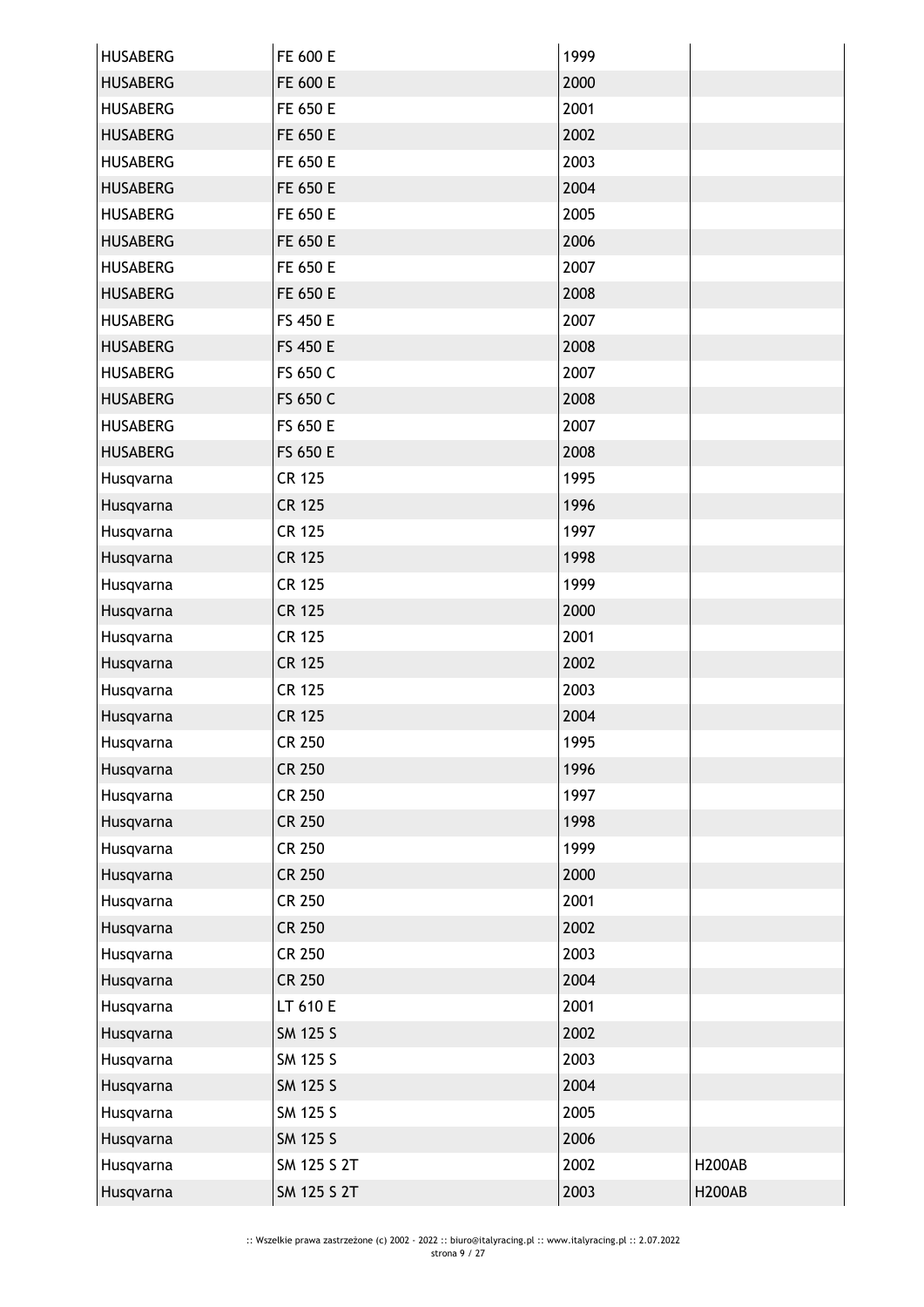| Husqvarna | SM 125 S 2T          | 2004 | <b>H200AB</b> |
|-----------|----------------------|------|---------------|
| Husqvarna | SM 125 S 2T          | 2005 | <b>H200AB</b> |
| Husqvarna | SM 125 S 2T          | 2006 | <b>H200AB</b> |
| Husqvarna | SM 125 S 2T          | 2007 | <b>H300AB</b> |
| Husqvarna | SM 125 S 2T          | 2008 | <b>H300AB</b> |
| Husqvarna | SM 125 S 2T          | 2009 | <b>H200AB</b> |
| Husqvarna | SM 125 S 2T          | 2010 | <b>H200AB</b> |
| Husqvarna | SM 125 S 2T          | 2011 | <b>H200AB</b> |
| Husqvarna | SM 400 R             | 2002 |               |
| Husqvarna | <b>SM 450 R</b>      | 2004 | <b>H802DB</b> |
| Husqvarna | SM 450 R             | 2005 | <b>H802BD</b> |
| Husqvarna | <b>SM 450 R</b>      | 2006 | <b>H802BD</b> |
| Husqvarna | <b>SM 510 R</b>      | 2005 | <b>H803CC</b> |
| Husqvarna | <b>SM 570 R</b>      | 2001 | <b>H601AB</b> |
| Husqvarna | SM 570 R             | 2002 |               |
| Husqvarna | <b>SM 570 R</b>      | 2003 |               |
| Husqvarna | SM 570 R             | 2004 |               |
| Husqvarna | SM 600 R             | 2003 |               |
| Husqvarna | SM 610               | 1998 | <b>H701AA</b> |
| Husqvarna | SM 610               | 1999 | <b>H701AA</b> |
| Husqvarna | SM 610               | 2005 |               |
| Husqvarna | <b>SM 610 E</b>      | 1999 | <b>H701AA</b> |
| Husqvarna | SM 610 E             | 2000 | <b>H701AA</b> |
| Husqvarna | <b>SM 610 E</b>      | 2001 |               |
| Husqvarna | SM 610 E             | 2002 |               |
| Husqvarna | SM 610 E             | 2003 |               |
| Husqvarna | SM 610 E             | 2004 |               |
| Husqvarna | SM 610 ie            | 2008 | A100AB        |
| Husqvarna | SM 610 ie            | 2009 | A100AB        |
| Husqvarna | SM 610 ie            | 2010 |               |
| Husqvarna | <b>SM 610 R</b>      | 2000 |               |
| Husqvarna | <b>SM 610 R</b>      | 2001 |               |
| Husqvarna | SM 610 S             | 2000 |               |
| Husqvarna | SM 610 S             | 2001 |               |
| Husqvarna | SM 610 S             | 2002 |               |
| Husqvarna | SM 610 S             | 2003 | <b>H701AA</b> |
| Husqvarna | SM 610 S             | 2004 | <b>H701AA</b> |
| Husqvarna | SM 610 S             | 2005 | <b>H701AA</b> |
| Husqvarna | <b>SM 610 S Dual</b> | 2003 | <b>H701AA</b> |
| Husqvarna | SM 610 S Dual        | 2004 | <b>H701AA</b> |
| Husqvarna | SM 610 S Dual        | 2005 | <b>H701AA</b> |
| Husqvarna | SM 610 S Dual        | 2006 | A100AB        |
| Husqvarna | SM 610 S ie Dual     | 2007 | A101AB        |
| Husqvarna | SM 630 ie            | 2010 |               |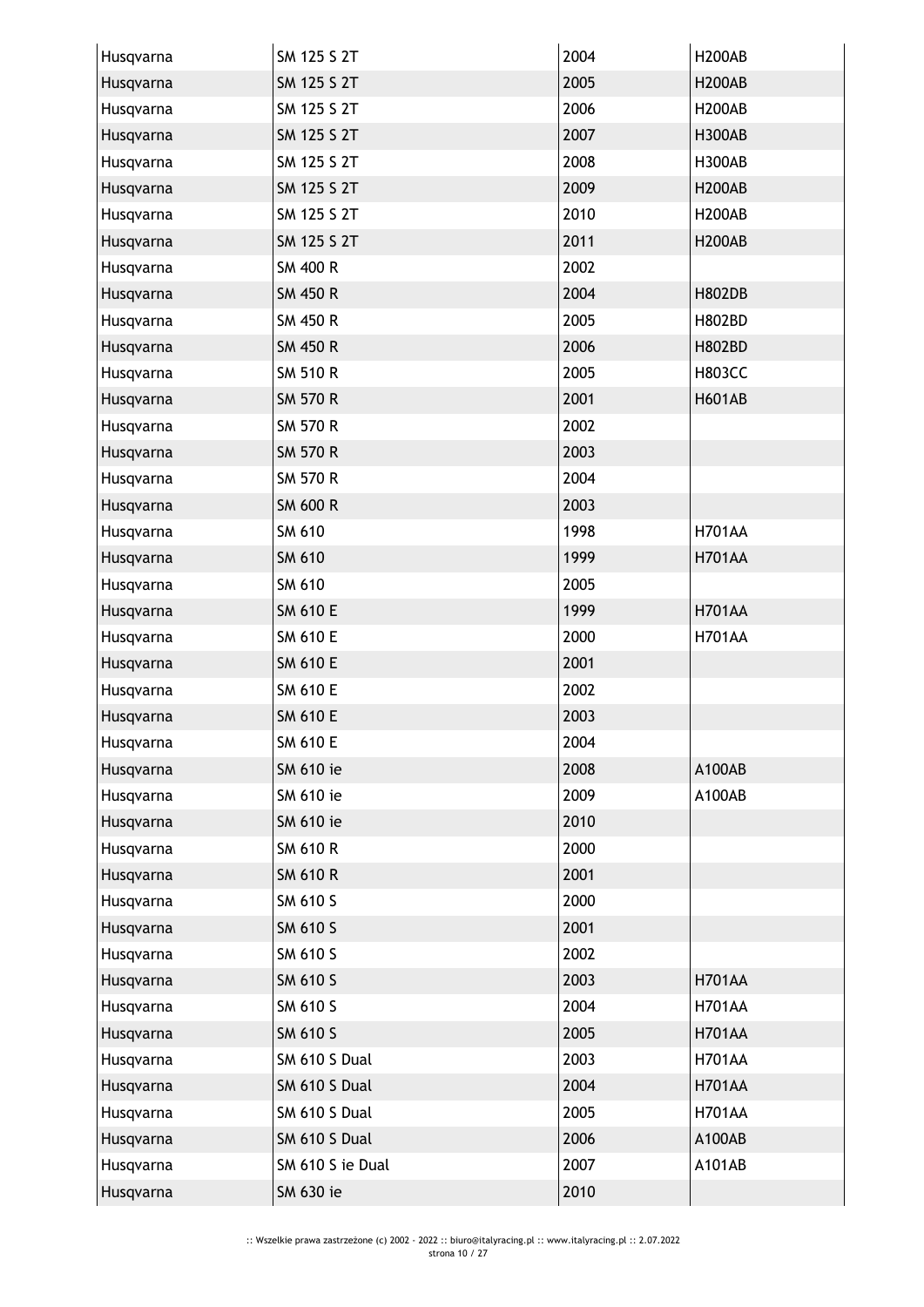| Husqvarna | SM 630 ie              | 2011 | A400AB         |
|-----------|------------------------|------|----------------|
| Husqvarna | <b>SMR 450</b>         | 2003 |                |
| Husqvarna | <b>SMR 570</b>         | 2003 |                |
| Husqvarna | SMR 630 R Seel Replica | 2004 | <b>H610AA</b>  |
| Husqvarna | SMR 630 R Seel Replica | 2005 | <b>H610AA</b>  |
| Husqvarna | SMR 630 R Seel Replica | 2006 | <b>H610AA</b>  |
| Husqvarna | SMR 630 R Seel Replica | 2007 | <b>H610AA</b>  |
| Husqvarna | SMR 630 R Seel Replica | 2008 | <b>H610AA</b>  |
| Husqvarna | SMR 630 Replica        | 2004 | <b>H610AA</b>  |
| Husqvarna | SMR 630 Replica        | 2005 |                |
| Husqvarna | SMS4 125 4T            | 2011 | A500AB         |
| Husqvarna | <b>TC 250</b>          | 2002 |                |
| Husqvarna | <b>TC 250</b>          | 2003 |                |
| Husqvarna | <b>TC 250</b>          | 2004 | <b>H800AA</b>  |
| Husqvarna | <b>TC 450</b>          | 2002 |                |
| Husqvarna | <b>TC 450</b>          | 2003 |                |
| Husqvarna | <b>TC 450</b>          | 2004 |                |
| Husqvarna | <b>TC 510</b>          | 2004 |                |
| Husqvarna | <b>TC 510</b>          | 2005 |                |
| Husqvarna | <b>TC 570</b>          | 2001 |                |
| Husqvarna | <b>TC 570</b>          | 2002 |                |
| Husqvarna | <b>TC 610</b>          | 1995 |                |
| Husqvarna | <b>TC 610</b>          | 1996 |                |
| Husqvarna | <b>TC 610</b>          | 1997 |                |
| Husqvarna | <b>TC 610</b>          | 1998 |                |
| Husqvarna | <b>TC 610</b>          | 1999 |                |
| Husqvarna | TC 610                 | 2000 |                |
| Husqvarna | <b>TE 125 4T Dual</b>  | 2011 | A500AA         |
| Husqvarna | <b>TE 250</b>          | 2002 | H <sub>8</sub> |
| Husqvarna | <b>TE 250</b>          | 2003 | H <sub>8</sub> |
| Husqvarna | <b>TE 250</b>          | 2004 | H <sub>8</sub> |
| Husqvarna | <b>TE 250</b>          | 2005 |                |
| Husqvarna | TE 310 ie              | 2009 | A204AA         |
| Husqvarna | TE 310 ie              | 2010 | A204AA         |
| Husqvarna | TE 310 ie              | 2011 | A301AA         |
| Husqvarna | <b>TE 350</b>          | 1995 |                |
| Husqvarna | <b>TE 400</b>          | 2001 | H <sub>8</sub> |
| Husqvarna | <b>TE 400</b>          | 2002 | H <sub>8</sub> |
| Husqvarna | <b>TE 410</b>          | 1995 |                |
| Husqvarna | <b>TE 410</b>          | 1996 |                |
| Husqvarna | <b>TE 410</b>          | 1997 |                |
| Husqvarna | <b>TE 410</b>          | 1998 |                |
| Husqvarna | <b>TE 410</b>          | 1999 |                |
| Husqvarna | <b>TE 410</b>          | 2000 |                |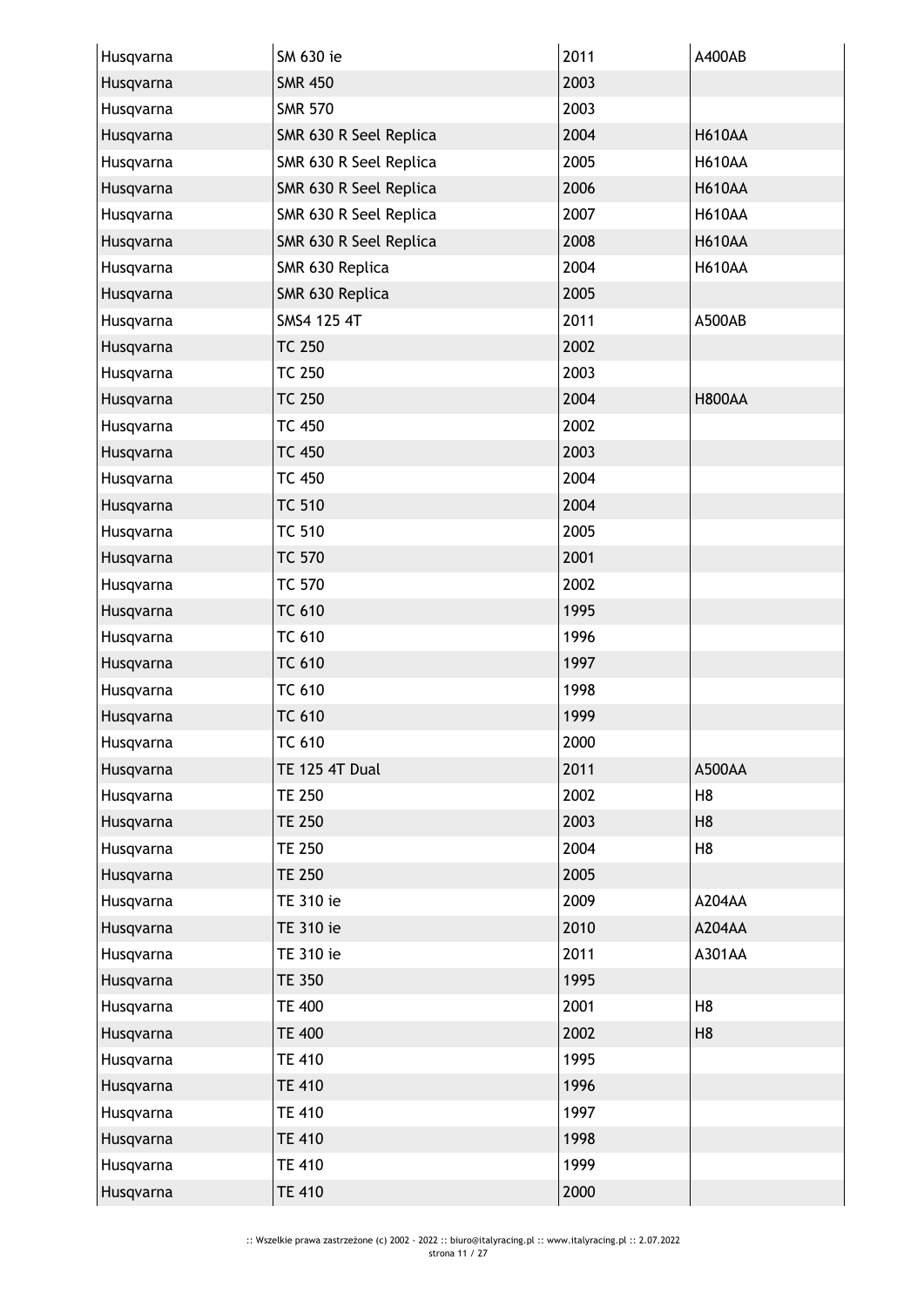| Husqvarna | <b>TE 410</b>     | 2001 |                |
|-----------|-------------------|------|----------------|
| Husqvarna | <b>TE 410 E</b>   | 2001 |                |
| Husqvarna | <b>TE 450</b>     | 2003 | H <sub>8</sub> |
| Husqvarna | <b>TE 450</b>     | 2004 | H <sub>8</sub> |
| Husqvarna | <b>TE 450</b>     | 2005 | H <sub>8</sub> |
| Husqvarna | <b>TE 510</b>     | 2004 |                |
| Husqvarna | <b>TE 510</b>     | 2005 |                |
| Husqvarna | TE 510 Centennial | 2004 |                |
| Husqvarna | TE 510 Centennial | 2005 |                |
| Husqvarna | <b>TE 570</b>     | 2001 |                |
| Husqvarna | <b>TE 570</b>     | 2002 |                |
| Husqvarna | <b>TE 570</b>     | 2003 |                |
| Husqvarna | <b>TE 610</b>     | 1995 |                |
| Husqvarna | <b>TE 610</b>     | 1996 |                |
| Husqvarna | <b>TE 610</b>     | 1997 |                |
| Husqvarna | <b>TE 610</b>     | 1998 |                |
| Husqvarna | <b>TE 610</b>     | 1999 |                |
| Husqvarna | <b>TE 610</b>     | 2000 |                |
| Husqvarna | TE 610 E          | 1997 |                |
| Husqvarna | <b>TE 610 E</b>   | 1998 |                |
| Husqvarna | TE 610 E          | 1999 |                |
| Husqvarna | <b>TE 610 E</b>   | 2000 |                |
| Husqvarna | TE 610 E          | 2001 |                |
| Husqvarna | <b>TE 610 E</b>   | 2002 |                |
| Husqvarna | TE 610 E          | 2003 |                |
| Husqvarna | <b>TE 610 E</b>   | 2004 |                |
| Husqvarna | TE 610 E Dual     | 2003 | <b>H700AA</b>  |
| Husqvarna | TE 610 E Dual     | 2004 | <b>H700AA</b>  |
| Husqvarna | TE 610 E Dual     | 2005 | A100AA         |
| Husqvarna | TE 610 E Dual     | 2006 | A100AA         |
| Husqvarna | TE 610 E ie Dual  | 2007 | A101AA         |
| Husqvarna | TE 630 ie Dual    | 2011 | A400AA         |
| Husqvarna | <b>WR 125</b>     | 1995 |                |
| Husqvarna | <b>WR 125</b>     | 1996 |                |
| Husqvarna | <b>WR 125</b>     | 1997 |                |
| Husqvarna | <b>WR 125</b>     | 1998 |                |
| Husqvarna | <b>WR 125</b>     | 1999 |                |
| Husqvarna | <b>WR 125</b>     | 2000 |                |
| Husqvarna | <b>WR 125</b>     | 2001 |                |
| Husqvarna | <b>WR 125</b>     | 2002 | 2H             |
| Husqvarna | <b>WR 125</b>     | 2003 | 2H             |
| Husqvarna | <b>WR 125</b>     | 2004 | 2H             |
| Husqvarna | <b>WR 125</b>     | 2005 |                |
| Husqvarna | <b>WR 125</b>     | 2006 |                |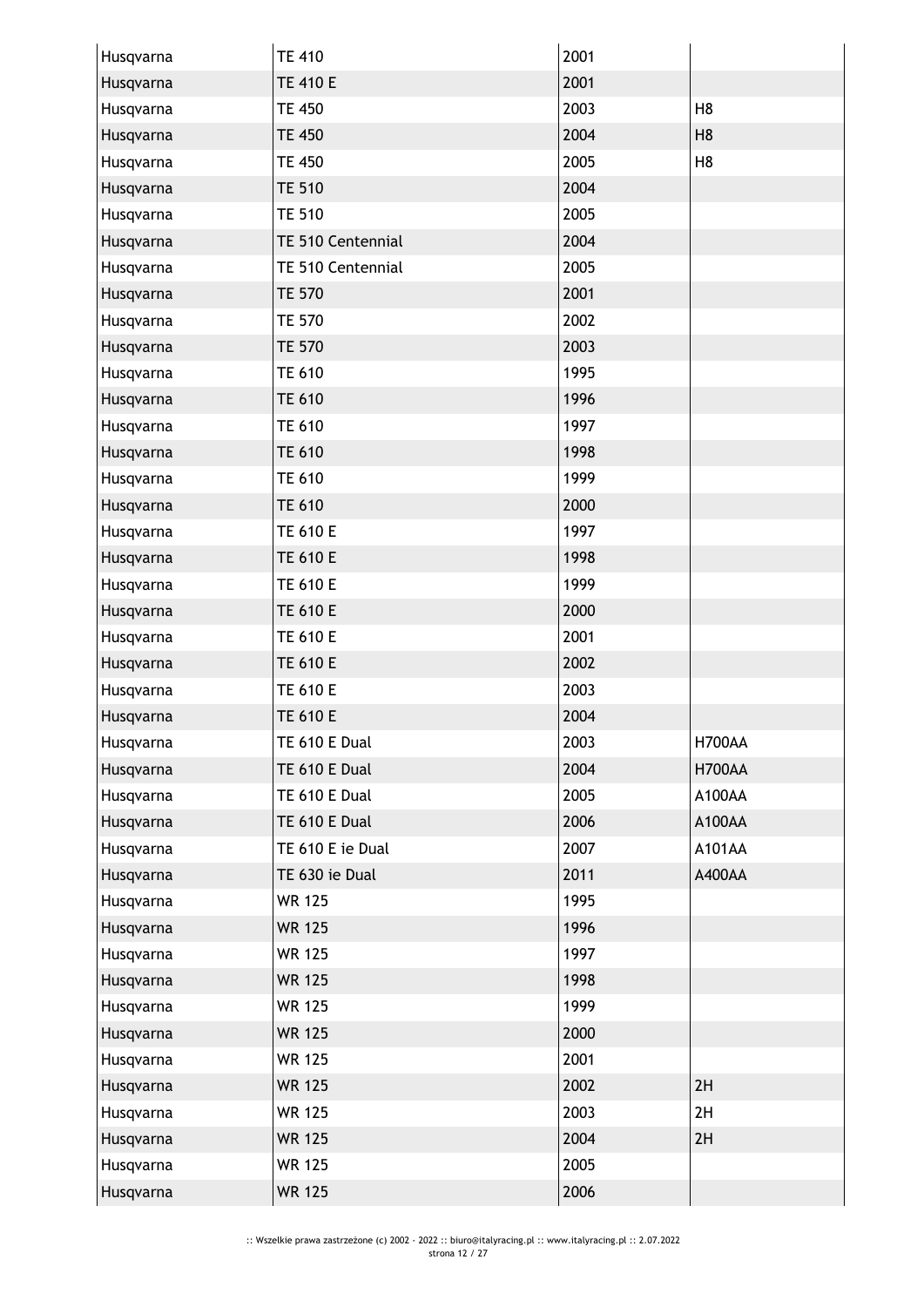| Husqvarna  | <b>WR 250</b>        | 1995 |                |
|------------|----------------------|------|----------------|
| Husqvarna  | <b>WR 250</b>        | 1996 |                |
| Husqvarna  | <b>WR 250</b>        | 1997 |                |
| Husqvarna  | <b>WR 250</b>        | 1998 |                |
| Husqvarna  | <b>WR 250</b>        | 1999 |                |
| Husqvarna  | <b>WR 250</b>        | 2000 |                |
| Husqvarna  | <b>WR 250</b>        | 2001 |                |
| Husqvarna  | <b>WR 250</b>        | 2002 | 3H             |
| Husqvarna  | <b>WR 250</b>        | 2003 | 3H             |
| Husqvarna  | <b>WR 250</b>        | 2004 | 3H             |
| Husqvarna  | <b>WR 250</b>        | 2005 |                |
| Husqvarna  | <b>WR 250</b>        | 2009 |                |
| Husqvarna  | <b>WR 250</b>        | 2010 |                |
| Husqvarna  | <b>WR 250</b>        | 2011 | 3H02AB         |
| Husqvarna  | <b>WR 360</b>        | 1995 |                |
| Husqvarna  | <b>WR 360</b>        | 1996 |                |
| Husqvarna  | <b>WR 360</b>        | 1997 |                |
| Husqvarna  | <b>WR 360</b>        | 1998 |                |
| Husqvarna  | <b>WR 360</b>        | 1999 |                |
| Husqvarna  | <b>WR 360</b>        | 2000 |                |
| Husqvarna  | <b>WR/E 125</b>      | 1995 |                |
| Husqvarna  | <b>WR/E 125</b>      | 1996 |                |
| Husqvarna  | <b>WR/E 125</b>      | 1997 |                |
| Husqvarna  | <b>WR/E 125</b>      | 1998 |                |
| Husqvarna  | <b>WR/E 125</b>      | 1999 |                |
| Husqvarna  | <b>WR/E 125</b>      | 2000 | H <sub>2</sub> |
| Husqvarna  | <b>WR/E 125</b>      | 2001 | H2             |
| Husqvarna  | <b>WR/E 125</b>      | 2002 |                |
| Husqvarna  | <b>WR/E 125</b>      | 2003 |                |
| Husqvarna  | <b>WR/E 125</b>      | 2004 |                |
| Husqvarna  | <b>WR/E 125</b>      | 2005 |                |
| Husqvarna  | <b>WR/E 125</b>      | 2006 |                |
| Husqvarna  | <b>WR/E 125 Dual</b> | 2001 | <b>H200AA</b>  |
| Husqvarna  | <b>WR/E 125 Dual</b> | 2002 | <b>H200AA</b>  |
| Husqvarna  | WR/E 125 Dual        | 2003 | <b>H200AA</b>  |
| Husqvarna  | <b>WR/E 125 Dual</b> | 2004 | <b>H200AA</b>  |
| Husqvarna  | <b>WR/E 125 Dual</b> | 2005 | <b>H200AA</b>  |
| Husqvarna  | <b>WR/E 125 Dual</b> | 2006 | <b>H300AA</b>  |
| Husqvarna  | WR/E 125 Dual        | 2007 | <b>H300AA</b>  |
| Husqvarna  | <b>WR/E 125 Dual</b> | 2008 | <b>H300AA</b>  |
| Husqvarna  | <b>WR/E 125 Dual</b> | 2009 | <b>H200AA</b>  |
| Husqvarna  | <b>WR/E 125 Dual</b> | 2010 | <b>H200AA</b>  |
| Husqvarna  | <b>WR/E 125 Dual</b> | 2011 | <b>H200AA</b>  |
| <b>KTM</b> | Adventure 640 LC4    | 2001 |                |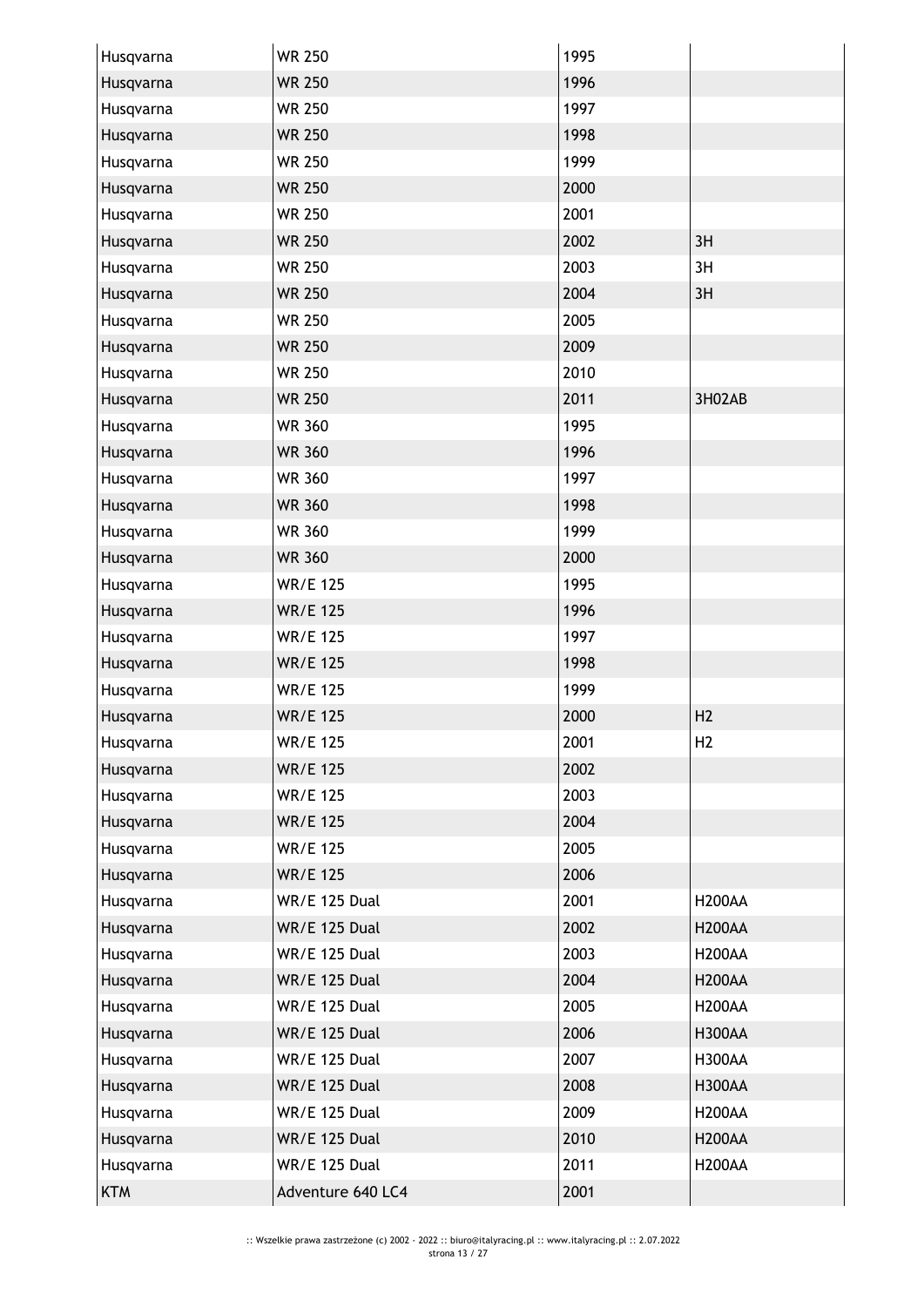| <b>KTM</b> | Adventure 640 LC4 | 2002 |            |
|------------|-------------------|------|------------|
| <b>KTM</b> | Adventure 640 LC4 | 2003 |            |
| <b>KTM</b> | Adventure 640 LC4 | 2004 |            |
| <b>KTM</b> | Adventure 640 LC4 | 2005 |            |
| <b>KTM</b> | Adventure 640 LC4 | 2006 |            |
| <b>KTM</b> | Adventure 640 LC4 | 2007 |            |
| <b>KTM</b> | Adventure 640 R   | 1999 | 4T-640 EGS |
| <b>KTM</b> | Adventure 640 R   | 2000 | 4T-640 EGS |
| <b>KTM</b> | Adventure 640 R   | 2001 | 4T-640 EGS |
| <b>KTM</b> | Adventure 640 R   | 2002 | 4T-640 EGS |
| <b>KTM</b> | Adventure 640 R   | 2003 | 4T-640 EGS |
| <b>KTM</b> | Adventure 640 R   | 2004 |            |
| <b>KTM</b> | Adventure 640 R   | 2005 |            |
| <b>KTM</b> | Adventure 640 R   | 2006 |            |
| <b>KTM</b> | Adventure 950     | 2003 | LC8 950    |
| <b>KTM</b> | Adventure 950     | 2004 |            |
| <b>KTM</b> | Duke 125 4T       | 2011 |            |
| <b>KTM</b> | Duke 400          | 1994 |            |
| <b>KTM</b> | <b>Duke 400</b>   | 1995 |            |
| <b>KTM</b> | Duke 620          | 1994 |            |
| <b>KTM</b> | Duke 620          | 1995 |            |
| <b>KTM</b> | Duke 620          | 1996 |            |
| <b>KTM</b> | Duke 620          | 1997 |            |
| <b>KTM</b> | Duke 620 E        | 1996 |            |
| <b>KTM</b> | Duke 620 E        | 1997 |            |
| <b>KTM</b> | Duke 620 E        | 1998 |            |
| <b>KTM</b> | Duke 640 E        | 1999 | DK II      |
| <b>KTM</b> | Duke 640 E        | 2000 | DK II      |
| <b>KTM</b> | Duke 640 E        | 2001 | DK II      |
| <b>KTM</b> | Duke 640 E        | 2002 | DK II      |
| <b>KTM</b> | Duke 640 E        | 2003 | DK II      |
| <b>KTM</b> | Duke 640 E        | 2004 |            |
| <b>KTM</b> | Duke 640 E        | 2005 |            |
| <b>KTM</b> | Duke 640 E        | 2006 |            |
| <b>KTM</b> | Duke 690          | 2008 |            |
| <b>KTM</b> | Duke 690          | 2009 |            |
| <b>KTM</b> | Duke 690          | 2010 |            |
| <b>KTM</b> | Duke 690          | 2011 |            |
| <b>KTM</b> | <b>Duke 690 R</b> | 2010 |            |
| <b>KTM</b> | <b>Duke 690 R</b> | 2011 |            |
| <b>KTM</b> | Duke II 640 E     | 1999 |            |
| <b>KTM</b> | Duke II 640 E     | 2000 | DK II      |
| <b>KTM</b> | Duke II 640 E     | 2001 | DK II      |
| <b>KTM</b> | Duke II 640 E     | 2002 | DK II      |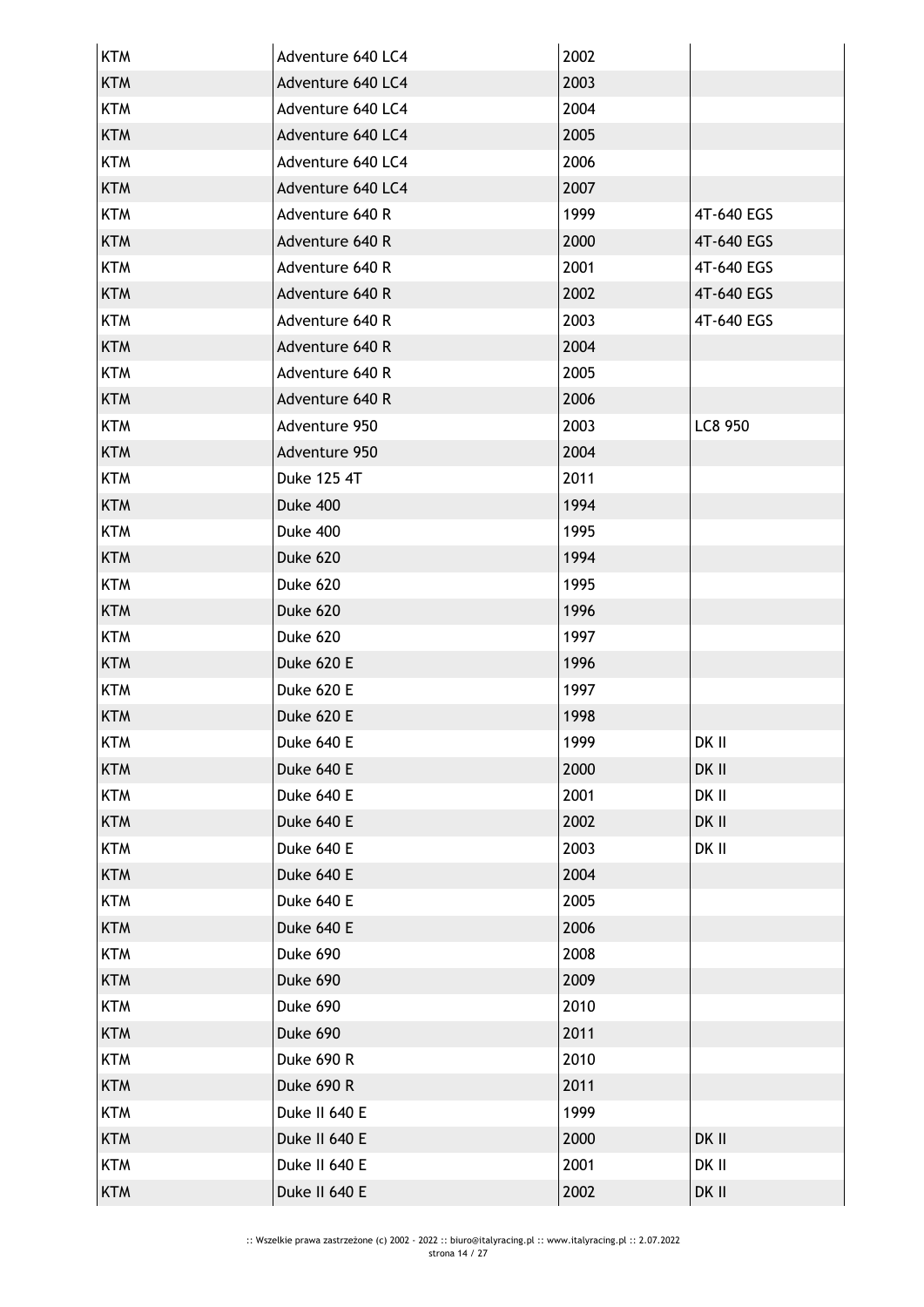| <b>KTM</b> | Duke II 640 E  | 2003 | DK II |
|------------|----------------|------|-------|
| <b>KTM</b> | Duke II 640 E  | 2004 |       |
| <b>KTM</b> | Duke II 640 E  | 2005 |       |
| <b>KTM</b> | Duke II 640 E  | 2006 |       |
| <b>KTM</b> | Duke II 640 E  | 2007 |       |
| <b>KTM</b> | Duke-E 620     | 1996 |       |
| <b>KTM</b> | Duke-E 620     | 1997 |       |
| <b>KTM</b> | Duke-E 620     | 1998 |       |
| <b>KTM</b> | <b>EGS 125</b> | 1994 |       |
| <b>KTM</b> | <b>EGS 125</b> | 1995 |       |
| <b>KTM</b> | <b>EGS 125</b> | 1996 |       |
| <b>KTM</b> | <b>EGS 125</b> | 1997 |       |
| <b>KTM</b> | <b>EGS 125</b> | 1998 |       |
| <b>KTM</b> | <b>EGS 125</b> | 1999 |       |
| <b>KTM</b> | EGS 125 2T     | 1994 |       |
| <b>KTM</b> | EGS 125 2T     | 1995 |       |
| <b>KTM</b> | EGS 125 2T     | 1996 |       |
| <b>KTM</b> | EGS 125 2T     | 1997 |       |
| <b>KTM</b> | EGS 125 2T     | 1998 |       |
| <b>KTM</b> | EGS 125 2T     | 1999 |       |
| <b>KTM</b> | <b>EGS 200</b> | 1998 |       |
| <b>KTM</b> | <b>EGS 200</b> | 1999 |       |
| <b>KTM</b> | EGS 200 2T     | 1998 |       |
| <b>KTM</b> | EGS 200 2T     | 1999 |       |
| <b>KTM</b> | <b>EGS 250</b> | 1994 |       |
| <b>KTM</b> | <b>EGS 250</b> | 1995 |       |
| KTM        | <b>EGS 250</b> | 1996 |       |
| <b>KTM</b> | <b>EGS 250</b> | 1997 |       |
| <b>KTM</b> | <b>EGS 250</b> | 1998 |       |
| <b>KTM</b> | <b>EGS 250</b> | 1999 |       |
| <b>KTM</b> | EGS 250 2T     | 1994 |       |
| <b>KTM</b> | EGS 250 2T     | 1995 |       |
| <b>KTM</b> | EGS 250 2T     | 1996 |       |
| <b>KTM</b> | EGS 250 2T     | 1997 |       |
| <b>KTM</b> | EGS 250 2T     | 1998 |       |
| <b>KTM</b> | EGS 250 2T     | 1999 |       |
| <b>KTM</b> | <b>EGS 300</b> | 1994 |       |
| <b>KTM</b> | <b>EGS 300</b> | 1995 |       |
| <b>KTM</b> | <b>EGS 300</b> | 1996 |       |
| <b>KTM</b> | <b>EGS 300</b> | 1997 |       |
| <b>KTM</b> | <b>EGS 300</b> | 1998 |       |
| <b>KTM</b> | <b>EGS 300</b> | 1999 |       |
| <b>KTM</b> | EGS 300 2T     | 1994 |       |
| <b>KTM</b> | EGS 300 2T     | 1995 |       |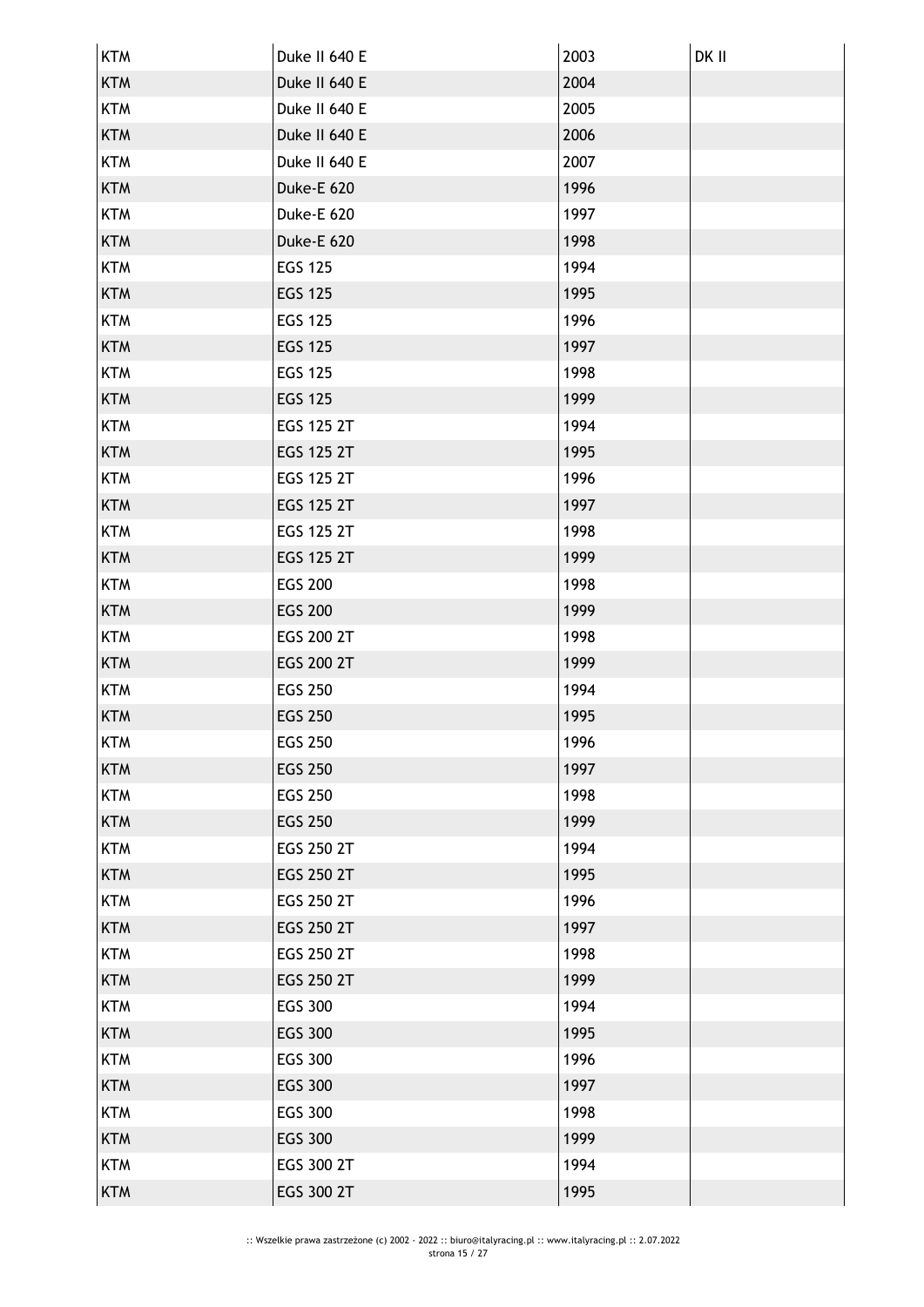| <b>KTM</b> | EGS 300 2T               | 1996 |
|------------|--------------------------|------|
| <b>KTM</b> | EGS 300 2T               | 1997 |
| <b>KTM</b> | EGS 300 2T               | 1998 |
| <b>KTM</b> | EGS 300 2T               | 1999 |
| <b>KTM</b> | <b>EGS 350 LC4</b>       | 1994 |
| <b>KTM</b> | <b>EGS 360</b>           | 1996 |
| <b>KTM</b> | EGS 360                  | 1997 |
| <b>KTM</b> | EGS 360 2T               | 1996 |
| <b>KTM</b> | EGS 360 2T               | 1997 |
| <b>KTM</b> | EGS 380 2T               | 1998 |
| <b>KTM</b> | EGS 380 2T               | 1999 |
| <b>KTM</b> | <b>EGS 400 LC4</b>       | 1994 |
| <b>KTM</b> | EGS 400 LC4              | 1995 |
| <b>KTM</b> | <b>EGS 400 LC4</b>       | 1996 |
| <b>KTM</b> | <b>EGS 400 LC4</b>       | 1997 |
| <b>KTM</b> | <b>EGS 400 LC4</b>       | 1998 |
| <b>KTM</b> | <b>EGS 400 LC4 E</b>     | 1997 |
| <b>KTM</b> | <b>EGS 400 LC4 E</b>     | 1998 |
| <b>KTM</b> | <b>EGS 400 LC4 E</b>     | 1999 |
| <b>KTM</b> | <b>EGS 400 LC4 E</b>     | 2000 |
| <b>KTM</b> | <b>EGS 400 LC4 E</b>     | 2001 |
| <b>KTM</b> | EGS 400 LC4 LSE          | 1997 |
| <b>KTM</b> | EGS 400 LC4 LSE          | 1998 |
| <b>KTM</b> | EGS 620 LC4              | 1994 |
| <b>KTM</b> | EGS 620 LC4              | 1995 |
| <b>KTM</b> | <b>EGS 620 LC4</b>       | 1996 |
| <b>KTM</b> | EGS 620 LC4              | 1997 |
| <b>KTM</b> | <b>EGS 620 LC4</b>       | 1998 |
| <b>KTM</b> | EGS 620 LC4 Dakar        | 1995 |
| <b>KTM</b> | EGS 620 LC4 E            | 1997 |
| <b>KTM</b> | EGS 620 LC4 E Adventurer | 1998 |
| <b>KTM</b> | EGS 620 LC4 LSE          | 1997 |
| <b>KTM</b> | EGS 620 LC4 LSE          | 1998 |
| <b>KTM</b> | EGS 620 LC4 Supermoto    | 1998 |
| <b>KTM</b> | EGS-E 400 LC4            | 1997 |
| <b>KTM</b> | EGS-E 400 LC4            | 1998 |
| <b>KTM</b> | EGS-E 400 LC4            | 1999 |
| <b>KTM</b> | <b>EGS-E 400 LC4</b>     | 2000 |
| <b>KTM</b> | EGS-E 400 LC4            | 2001 |
| <b>KTM</b> | EGS-E 620 Adventure      | 1997 |
| <b>KTM</b> | EGS-E 620 Adventure      | 1998 |
| <b>KTM</b> | EGS-E 620 LC4            | 1997 |
| <b>KTM</b> | EGS-E 620 LC4            | 1998 |
| <b>KTM</b> | Enduro 690               | 2008 |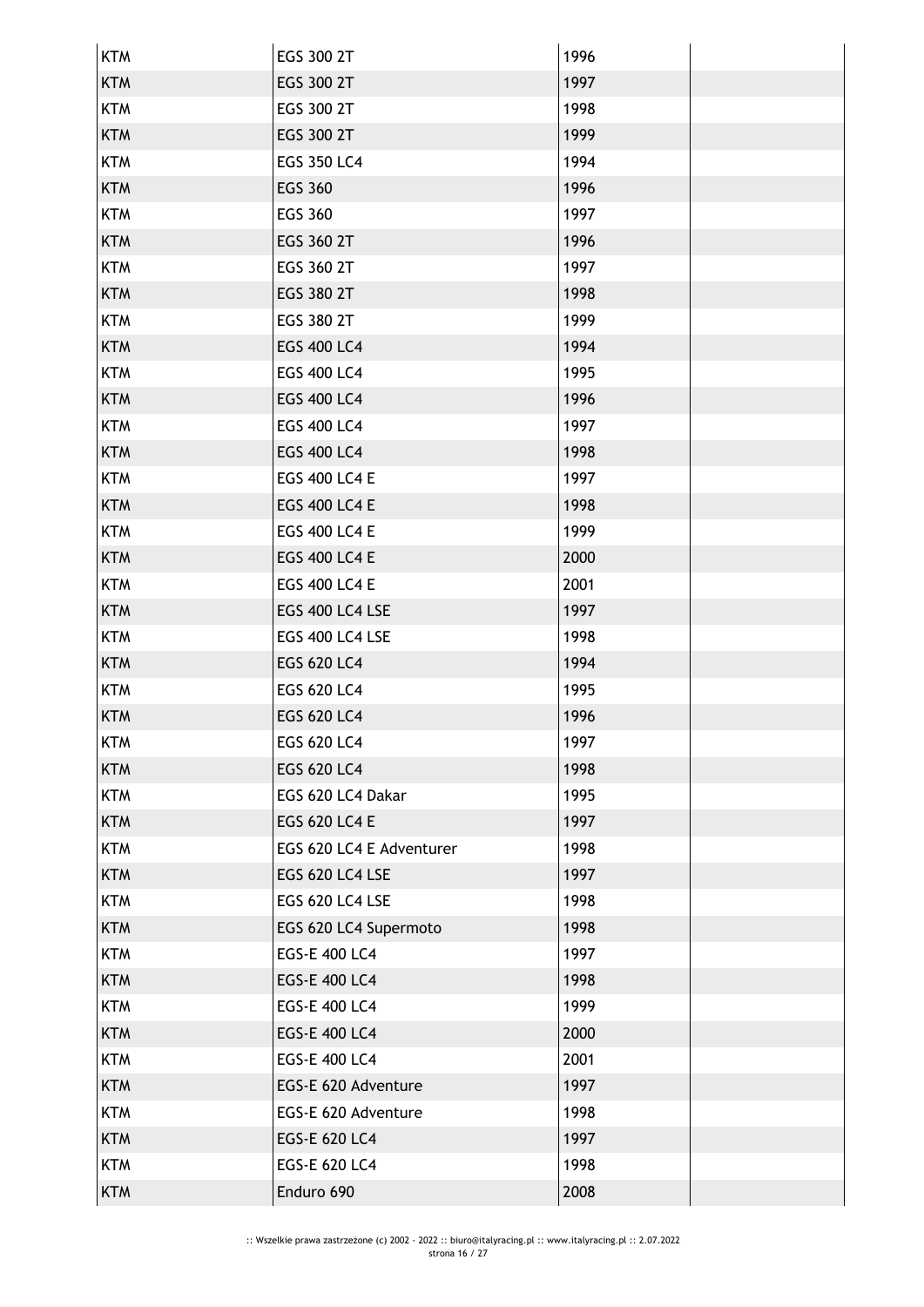| <b>KTM</b> | Enduro 690        | 2009 |          |
|------------|-------------------|------|----------|
| <b>KTM</b> | Enduro 690        | 2010 |          |
| <b>KTM</b> | Enduro 690        | 2011 |          |
| <b>KTM</b> | Enduro 690 R      | 2009 |          |
| <b>KTM</b> | Enduro 690 R      | 2010 |          |
| <b>KTM</b> | Enduro 690 R      | 2011 |          |
| <b>KTM</b> | <b>EXC 125</b>    | 1994 |          |
| <b>KTM</b> | <b>EXC 125</b>    | 1995 |          |
| <b>KTM</b> | <b>EXC 125</b>    | 1996 |          |
| <b>KTM</b> | <b>EXC 125</b>    | 1997 |          |
| <b>KTM</b> | <b>EXC 125</b>    | 1998 |          |
| <b>KTM</b> | <b>EXC 125</b>    | 1999 | $2T-125$ |
| <b>KTM</b> | <b>EXC 125</b>    | 2000 | $2T-125$ |
| <b>KTM</b> | <b>EXC 125</b>    | 2001 | $2T-125$ |
| <b>KTM</b> | <b>EXC 125</b>    | 2002 | $2T-125$ |
| <b>KTM</b> | <b>EXC 125</b>    | 2003 | $2T-125$ |
| <b>KTM</b> | <b>EXC 125</b>    | 2004 |          |
| <b>KTM</b> | <b>EXC 125 2T</b> | 1994 |          |
| <b>KTM</b> | <b>EXC 125 2T</b> | 1995 |          |
| <b>KTM</b> | <b>EXC 125 2T</b> | 1996 |          |
| <b>KTM</b> | <b>EXC 125 2T</b> | 1997 |          |
| <b>KTM</b> | <b>EXC 125 2T</b> | 1998 |          |
| <b>KTM</b> | <b>EXC 125 2T</b> | 1999 |          |
| <b>KTM</b> | <b>EXC 125 2T</b> | 2000 |          |
| <b>KTM</b> | <b>EXC 125 2T</b> | 2001 |          |
| <b>KTM</b> | <b>EXC 125 2T</b> | 2002 |          |
| <b>KTM</b> | <b>EXC 125 2T</b> | 2003 |          |
| <b>KTM</b> | <b>EXC 200</b>    | 1998 |          |
| <b>KTM</b> | <b>EXC 200</b>    | 1999 | 2T-200   |
| <b>KTM</b> | <b>EXC 200</b>    | 2000 | 2T-200   |
| <b>KTM</b> | <b>EXC 200</b>    | 2001 | 2T-200   |
| <b>KTM</b> | <b>EXC 200</b>    | 2002 | 2T-200   |
| <b>KTM</b> | <b>EXC 200</b>    | 2003 | 2T-200   |
| <b>KTM</b> | <b>EXC 200</b>    | 2004 |          |
| <b>KTM</b> | <b>EXC 200 2T</b> | 1998 |          |
| <b>KTM</b> | <b>EXC 200 2T</b> | 1999 |          |
| <b>KTM</b> | <b>EXC 200 2T</b> | 2000 |          |
| <b>KTM</b> | <b>EXC 200 2T</b> | 2001 |          |
| <b>KTM</b> | <b>EXC 200 2T</b> | 2002 |          |
| <b>KTM</b> | <b>EXC 200 2T</b> | 2003 |          |
| <b>KTM</b> | <b>EXC 250</b>    | 1994 |          |
| <b>KTM</b> | <b>EXC 250</b>    | 1995 |          |
| <b>KTM</b> | <b>EXC 250</b>    | 1996 |          |
| <b>KTM</b> | <b>EXC 250</b>    | 1997 |          |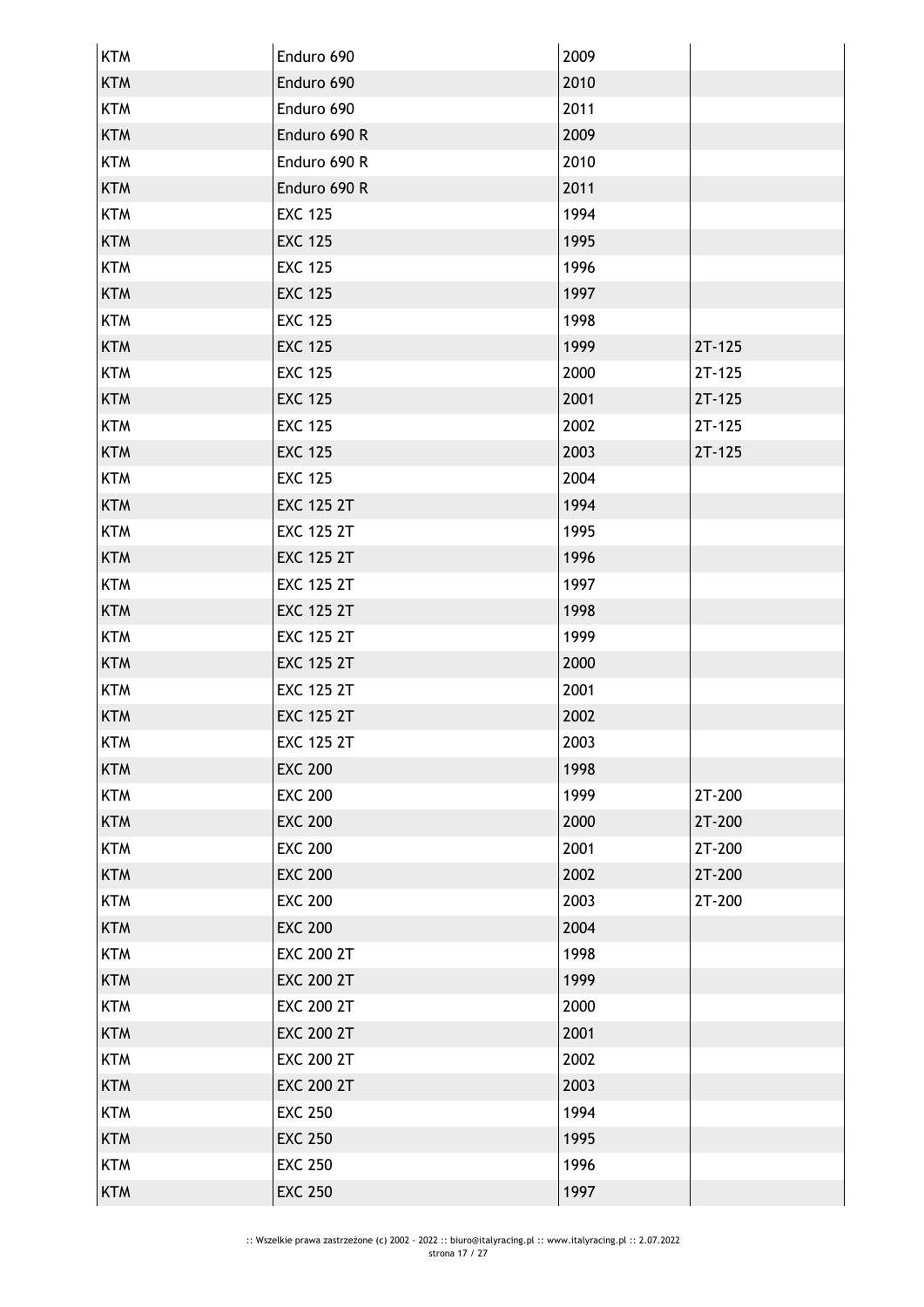| <b>KTM</b> | <b>EXC 250</b>     | 1998 |        |
|------------|--------------------|------|--------|
| <b>KTM</b> | <b>EXC 250</b>     | 1999 | 2T-250 |
| <b>KTM</b> | <b>EXC 250</b>     | 2000 | 2T-250 |
| <b>KTM</b> | <b>EXC 250</b>     | 2001 | 2T-250 |
| <b>KTM</b> | <b>EXC 250</b>     | 2002 | 2T-250 |
| <b>KTM</b> | <b>EXC 250</b>     | 2003 | 2T-250 |
| <b>KTM</b> | <b>EXC 250</b>     | 2004 |        |
| <b>KTM</b> | <b>EXC 250 2T</b>  | 1994 |        |
| <b>KTM</b> | <b>EXC 250 2T</b>  | 1995 |        |
| <b>KTM</b> | <b>EXC 250 2T</b>  | 1996 |        |
| <b>KTM</b> | <b>EXC 250 2T</b>  | 1997 |        |
| <b>KTM</b> | <b>EXC 250 2T</b>  | 1998 |        |
| <b>KTM</b> | <b>EXC 250 2T</b>  | 1999 |        |
| <b>KTM</b> | <b>EXC 250 2T</b>  | 2000 |        |
| <b>KTM</b> | <b>EXC 250 2T</b>  | 2001 |        |
| <b>KTM</b> | <b>EXC 250 2T</b>  | 2002 |        |
| <b>KTM</b> | <b>EXC 250 2T</b>  | 2003 |        |
| <b>KTM</b> | EXC 250 4T Racing  | 2002 |        |
| <b>KTM</b> | EXC 250 4T Racing  | 2003 |        |
| <b>KTM</b> | <b>EXC 250 Rac</b> | 2002 | 4T-250 |
| <b>KTM</b> | <b>EXC 250 Rac</b> | 2003 | 4T-250 |
| <b>KTM</b> | <b>EXC 300</b>     | 1994 |        |
| <b>KTM</b> | <b>EXC 300</b>     | 1995 |        |
| <b>KTM</b> | <b>EXC 300</b>     | 1996 |        |
| <b>KTM</b> | <b>EXC 300</b>     | 1997 |        |
| <b>KTM</b> | <b>EXC 300</b>     | 1998 |        |
| KTM        | <b>EXC 300</b>     | 1999 | 2T-300 |
| <b>KTM</b> | <b>EXC 300</b>     | 2000 | 2T-300 |
| <b>KTM</b> | <b>EXC 300</b>     | 2001 | 2T-300 |
| <b>KTM</b> | <b>EXC 300</b>     | 2002 | 2T-300 |
| <b>KTM</b> | <b>EXC 300</b>     | 2003 | 2T-300 |
| <b>KTM</b> | <b>EXC 300</b>     | 2004 |        |
| <b>KTM</b> | <b>EXC 300 2T</b>  | 1994 |        |
| <b>KTM</b> | <b>EXC 300 2T</b>  | 1995 |        |
| <b>KTM</b> | <b>EXC 300 2T</b>  | 1996 |        |
| <b>KTM</b> | <b>EXC 300 2T</b>  | 1997 |        |
| <b>KTM</b> | <b>EXC 300 2T</b>  | 1998 |        |
| <b>KTM</b> | <b>EXC 300 2T</b>  | 1999 |        |
| <b>KTM</b> | <b>EXC 300 2T</b>  | 2000 |        |
| <b>KTM</b> | <b>EXC 300 2T</b>  | 2001 |        |
| <b>KTM</b> | <b>EXC 300 2T</b>  | 2002 |        |
| <b>KTM</b> | <b>EXC 300 2T</b>  | 2003 |        |
| <b>KTM</b> | EXC 350 LC4 Comp   | 1994 |        |
| <b>KTM</b> | <b>EXC 360</b>     | 1996 |        |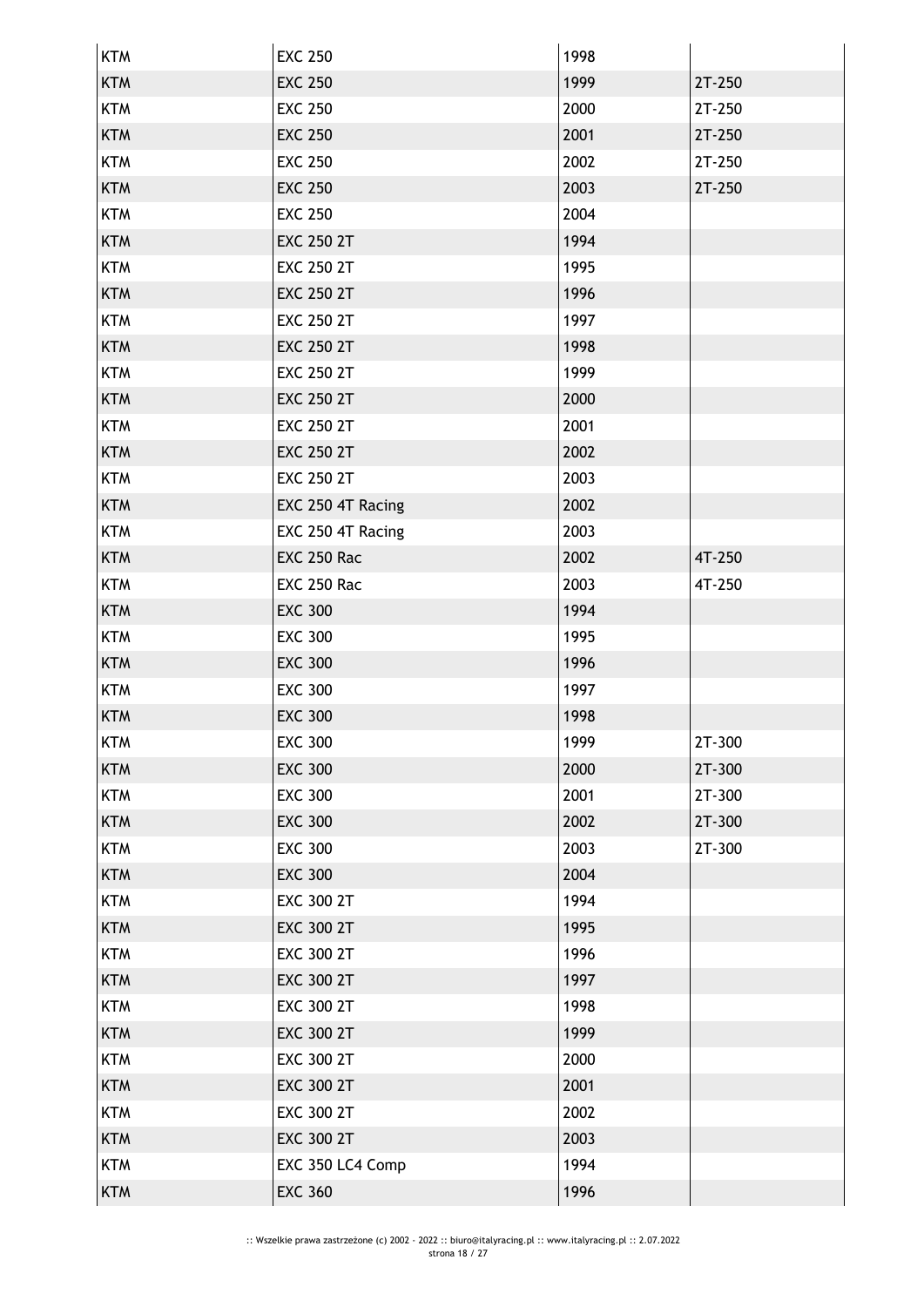| <b>KTM</b> | <b>EXC 360</b>          | 1997 |        |
|------------|-------------------------|------|--------|
| <b>KTM</b> | <b>EXC 360 2T</b>       | 1996 |        |
| <b>KTM</b> | <b>EXC 360 2T</b>       | 1997 |        |
| <b>KTM</b> | <b>EXC 380</b>          | 1998 |        |
| <b>KTM</b> | <b>EXC 380</b>          | 1999 |        |
| <b>KTM</b> | <b>EXC 380</b>          | 2000 |        |
| <b>KTM</b> | <b>EXC 380</b>          | 2001 |        |
| <b>KTM</b> | <b>EXC 380 2T</b>       | 1998 |        |
| <b>KTM</b> | <b>EXC 380 2T</b>       | 1999 |        |
| <b>KTM</b> | <b>EXC 380 2T</b>       | 2000 |        |
| <b>KTM</b> | <b>EXC 380 2T</b>       | 2001 |        |
| <b>KTM</b> | EXC 400 4T Racing       | 2000 |        |
| <b>KTM</b> | EXC 400 4T Racing       | 2001 |        |
| <b>KTM</b> | EXC 400 4T Racing       | 2002 |        |
| <b>KTM</b> | EXC 400 4T Racing       | 2003 |        |
| <b>KTM</b> | <b>EXC 400 LC4</b>      | 1994 |        |
| <b>KTM</b> | <b>EXC 400 LC4</b>      | 1995 |        |
| <b>KTM</b> | <b>EXC 400 LC4</b>      | 1996 |        |
| <b>KTM</b> | <b>EXC 400 LC4</b>      | 1997 |        |
| <b>KTM</b> | EXC 400 LC4 Comp        | 1996 |        |
| <b>KTM</b> | EXC 400 LC4 CompSixdWin | 1997 |        |
| <b>KTM</b> | <b>EXC 400 Rac</b>      | 2000 | 4T-400 |
| <b>KTM</b> | <b>EXC 400 Rac</b>      | 2001 | 4T-400 |
| <b>KTM</b> | <b>EXC 400 Rac</b>      | 2002 | 4T-400 |
| <b>KTM</b> | EXC 400 Rac             | 2003 | 4T-400 |
| <b>KTM</b> | <b>EXC 400 Rac</b>      | 2004 |        |
| <b>KTM</b> | <b>EXC 440</b>          | 1994 |        |
| <b>KTM</b> | <b>EXC 440</b>          | 1995 |        |
| <b>KTM</b> | <b>EXC 440 2T</b>       | 1994 |        |
| <b>KTM</b> | <b>EXC 440 2T</b>       | 1995 |        |
| <b>KTM</b> | EXC 450 4T Racing       | 2003 |        |
| <b>KTM</b> | EXC 450 Racing          | 2004 |        |
| <b>KTM</b> | EXC 520 Racing          | 2000 |        |
| <b>KTM</b> | EXC 520 Racing          | 2001 |        |
| <b>KTM</b> | EXC 520 Racing          | 2002 |        |
| <b>KTM</b> | EXC 525 Racing          | 2003 |        |
| <b>KTM</b> | EXC 525 Racing          | 2004 |        |
| <b>KTM</b> | <b>EXC 620 LC4</b>      | 1994 |        |
| <b>KTM</b> | <b>EXC 620 LC4</b>      | 1995 |        |
| <b>KTM</b> | <b>EXC 620 LC4</b>      | 1996 |        |
| <b>KTM</b> | <b>EXC 620 LC4</b>      | 1997 |        |
| <b>KTM</b> | <b>EXC 620 LC4</b>      | 1998 |        |
| <b>KTM</b> | <b>EXC 620 LC4</b>      | 1999 |        |
| <b>KTM</b> | EXC 620 LC4 Comp        | 1995 |        |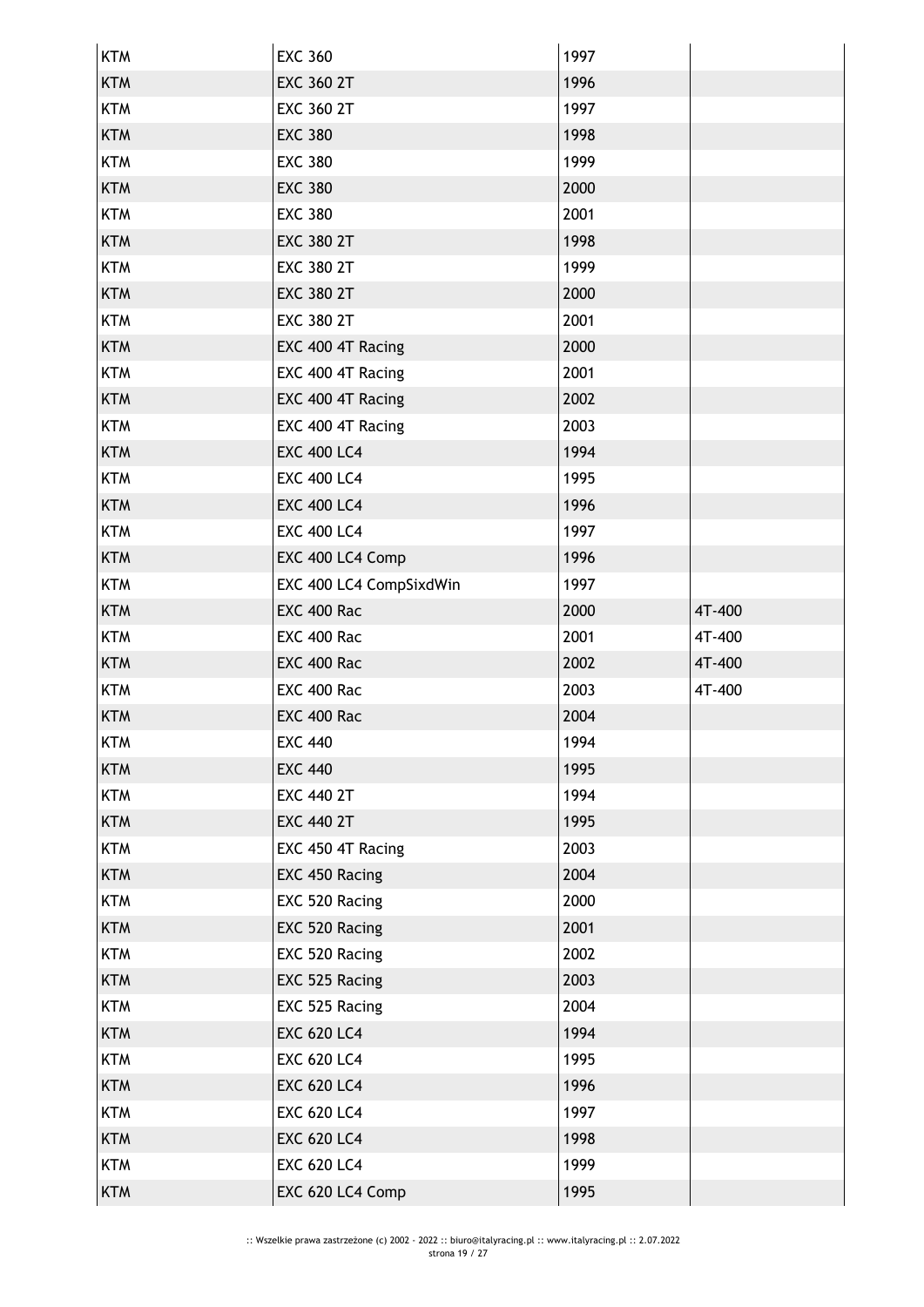| <b>KTM</b> | EXC 620 LC4 Comp            | 1996 |            |
|------------|-----------------------------|------|------------|
| <b>KTM</b> | EXC 620 LC4 Comp            | 1998 | 4T-620 EGS |
| <b>KTM</b> | EXC 620 LC4 Comp            | 1999 | 4T-620 EGS |
| <b>KTM</b> | EXC 620 LC4 CompSixdWin     | 1996 |            |
| <b>KTM</b> | EXC 620 LC4 CompSixdWin     | 1997 |            |
| <b>KTM</b> | EXC 620 LC4 CompSixdWin     | 1998 | 4T-620 EGS |
| <b>KTM</b> | EXC 620 LC4 Dakar Comp      | 1995 |            |
| <b>KTM</b> | EXC 620 LC4 Rally           | 1997 |            |
| <b>KTM</b> | EXC 620 LC4 Super Moto Comp | 1999 |            |
| <b>KTM</b> | <b>EXC 640 LC4</b>          | 1997 |            |
| <b>KTM</b> | EXC 640 LC4 Rally           | 1997 |            |
| <b>KTM</b> | <b>EXC 660 LC4</b>          | 1996 |            |
| <b>KTM</b> | <b>EXC 660 LC4</b>          | 1997 |            |
| <b>KTM</b> | <b>EXC 660 LC4</b>          | 1999 |            |
| <b>KTM</b> | EXC 660 LC4 Rally           | 1996 |            |
| <b>KTM</b> | EXC 660 LC4 Rally           | 1997 |            |
| <b>KTM</b> | EXC 660 LC4 Rally           | 1999 |            |
| <b>KTM</b> | <b>EXE 125 2T</b>           | 2000 |            |
| <b>KTM</b> | <b>EXE 125 2T</b>           | 2001 |            |
| <b>KTM</b> | EXE 125 2T Supermoto        | 2000 |            |
| <b>KTM</b> | EXE 125 2T Supermoto        | 2001 |            |
| <b>KTM</b> | EXE 125 SupMot              | 2000 | $2T-125$   |
| <b>KTM</b> | LC2 125                     | 1996 | 125LC2     |
| <b>KTM</b> | LC2 125                     | 1997 | 125LC2     |
| <b>KTM</b> | LC2 125                     | 1998 | 125LC2     |
| <b>KTM</b> | LC2 125                     | 1999 | 125LC2     |
| KTM        | LC <sub>2</sub> 125         | 2000 | 125LC2     |
| <b>KTM</b> | LC2 125 2T                  | 1996 |            |
| <b>KTM</b> | LC2 125 2T                  | 1997 |            |
| <b>KTM</b> | LC2 125 2T                  | 1998 |            |
| <b>KTM</b> | LC2 125 2T                  | 1999 |            |
| <b>KTM</b> | LC2 125 2T                  | 2000 |            |
| <b>KTM</b> | LC4 620 Super Moto          | 1998 |            |
| <b>KTM</b> | LC4 620 Super Moto          | 1999 |            |
| <b>KTM</b> | LC4 640                     | 1999 |            |
| <b>KTM</b> | LC4 640 E                   | 1998 | 4T-640 EGS |
| <b>KTM</b> | LC4 640 E                   | 1999 | 4T-640 EGS |
| <b>KTM</b> | LC4 640 E                   | 2000 | 4T-640 EGS |
| <b>KTM</b> | LC4 640 E                   | 2001 | 4T-640 EGS |
| <b>KTM</b> | LC4 640 E                   | 2002 | 4T-640 EGS |
| <b>KTM</b> | LC4 640 E                   | 2003 | 4T-640 EGS |
| <b>KTM</b> | LC4 640 E Super Moto        | 2004 |            |
| <b>KTM</b> | LC4 640 E Super Moto        | 2005 |            |
| <b>KTM</b> | LC4 640 E Super Moto        | 2006 |            |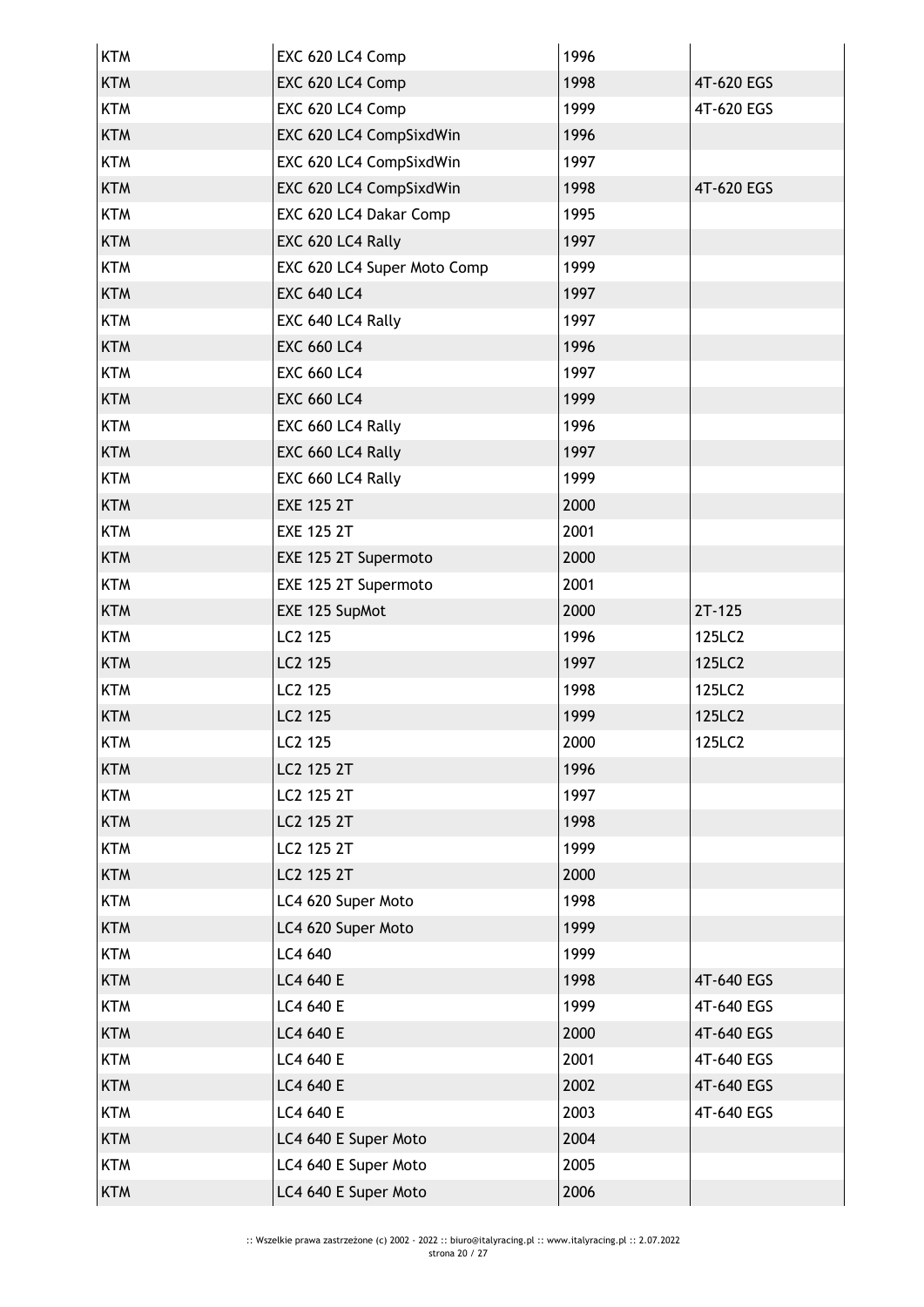| LC4-E 640 Supermoto<br><b>KTM</b><br>1999<br><b>KTM</b><br>LC4-E 640 Supermoto<br>2000<br>2001<br><b>KTM</b><br>LC4-E 640 Supermoto<br>LC4-E 640 Supermoto<br>2002<br><b>KTM</b><br><b>KTM</b><br>LC4-E 640 Supermoto<br>2003<br><b>KTM</b><br>LC4-E 640 Supermoto<br>2004<br><b>KTM</b><br>LC4-E 640 Supermoto<br>2005<br><b>KTM</b><br>LC4-E 640 Supermoto<br>2006<br><b>MXC 200</b><br><b>KTM</b><br>1998<br><b>MXC 200</b><br><b>KTM</b><br>1999<br><b>KTM</b><br><b>MXC 200</b><br>2000<br>1998<br><b>KTM</b><br><b>MXC 250</b><br><b>KTM</b><br><b>MXC 250</b><br>1999<br><b>KTM</b><br><b>MXC 250</b><br>2000<br><b>MXC 300</b><br><b>KTM</b><br>1993<br><b>MXC 300</b><br><b>KTM</b><br>1994<br><b>KTM</b><br><b>MXC 300</b><br>1995<br><b>KTM</b><br><b>MXC 300</b><br>1996<br><b>KTM</b><br><b>MXC 300</b><br>1997<br><b>MXC 300</b><br><b>KTM</b><br>1998<br><b>MXC 300</b><br><b>KTM</b><br>1999<br><b>KTM</b><br><b>MXC 300</b><br>2000<br><b>KTM</b><br><b>MXC 360</b><br>1996<br><b>KTM</b><br><b>MXC 360</b><br>1997<br><b>MXC 380</b><br><b>KTM</b><br>1998<br>KTM<br><b>MXC 380</b><br>1999<br><b>MXC 380</b><br><b>KTM</b><br>2000<br>1994<br><b>KTM</b><br><b>MXC 440</b><br><b>KTM</b><br><b>MXC 440</b><br>1995<br>2003<br><b>KTM</b><br>MXC 525 Desert Racing<br>MXC 525 Desert Racing<br><b>KTM</b><br>2004<br><b>KTM</b><br>MXC 525 Desert Racing<br>2005<br>MXC 525 Rac<br>2003<br><b>KTM</b><br>MXC 525 Rac<br>2004<br><b>KTM</b><br><b>KTM</b><br><b>MXC 550</b><br>1993<br><b>KTM</b><br><b>MXC 550</b><br>1994<br><b>KTM</b><br><b>MXC 550</b><br>1995<br><b>MXC 550</b><br>1996<br><b>KTM</b><br>Rally Fact Repl 690<br><b>KTM</b><br>2009<br><b>KTM</b><br>Rally Fact Repl 690<br>2010<br><b>RXC 400 LC4</b><br><b>KTM</b><br>1995<br><b>RXC 400 LC4</b><br><b>KTM</b><br>1996<br><b>RXC 400 LC4</b><br><b>KTM</b><br>1997 | <b>KTM</b> | LC4-E 640 Supermoto | 1998 |  |
|------------------------------------------------------------------------------------------------------------------------------------------------------------------------------------------------------------------------------------------------------------------------------------------------------------------------------------------------------------------------------------------------------------------------------------------------------------------------------------------------------------------------------------------------------------------------------------------------------------------------------------------------------------------------------------------------------------------------------------------------------------------------------------------------------------------------------------------------------------------------------------------------------------------------------------------------------------------------------------------------------------------------------------------------------------------------------------------------------------------------------------------------------------------------------------------------------------------------------------------------------------------------------------------------------------------------------------------------------------------------------------------------------------------------------------------------------------------------------------------------------------------------------------------------------------------------------------------------------------------------------------------------------------------------------------------------------------------------------------------------------------------------------------------------------------------------------------------------------------|------------|---------------------|------|--|
|                                                                                                                                                                                                                                                                                                                                                                                                                                                                                                                                                                                                                                                                                                                                                                                                                                                                                                                                                                                                                                                                                                                                                                                                                                                                                                                                                                                                                                                                                                                                                                                                                                                                                                                                                                                                                                                            |            |                     |      |  |
|                                                                                                                                                                                                                                                                                                                                                                                                                                                                                                                                                                                                                                                                                                                                                                                                                                                                                                                                                                                                                                                                                                                                                                                                                                                                                                                                                                                                                                                                                                                                                                                                                                                                                                                                                                                                                                                            |            |                     |      |  |
|                                                                                                                                                                                                                                                                                                                                                                                                                                                                                                                                                                                                                                                                                                                                                                                                                                                                                                                                                                                                                                                                                                                                                                                                                                                                                                                                                                                                                                                                                                                                                                                                                                                                                                                                                                                                                                                            |            |                     |      |  |
|                                                                                                                                                                                                                                                                                                                                                                                                                                                                                                                                                                                                                                                                                                                                                                                                                                                                                                                                                                                                                                                                                                                                                                                                                                                                                                                                                                                                                                                                                                                                                                                                                                                                                                                                                                                                                                                            |            |                     |      |  |
|                                                                                                                                                                                                                                                                                                                                                                                                                                                                                                                                                                                                                                                                                                                                                                                                                                                                                                                                                                                                                                                                                                                                                                                                                                                                                                                                                                                                                                                                                                                                                                                                                                                                                                                                                                                                                                                            |            |                     |      |  |
|                                                                                                                                                                                                                                                                                                                                                                                                                                                                                                                                                                                                                                                                                                                                                                                                                                                                                                                                                                                                                                                                                                                                                                                                                                                                                                                                                                                                                                                                                                                                                                                                                                                                                                                                                                                                                                                            |            |                     |      |  |
|                                                                                                                                                                                                                                                                                                                                                                                                                                                                                                                                                                                                                                                                                                                                                                                                                                                                                                                                                                                                                                                                                                                                                                                                                                                                                                                                                                                                                                                                                                                                                                                                                                                                                                                                                                                                                                                            |            |                     |      |  |
|                                                                                                                                                                                                                                                                                                                                                                                                                                                                                                                                                                                                                                                                                                                                                                                                                                                                                                                                                                                                                                                                                                                                                                                                                                                                                                                                                                                                                                                                                                                                                                                                                                                                                                                                                                                                                                                            |            |                     |      |  |
|                                                                                                                                                                                                                                                                                                                                                                                                                                                                                                                                                                                                                                                                                                                                                                                                                                                                                                                                                                                                                                                                                                                                                                                                                                                                                                                                                                                                                                                                                                                                                                                                                                                                                                                                                                                                                                                            |            |                     |      |  |
|                                                                                                                                                                                                                                                                                                                                                                                                                                                                                                                                                                                                                                                                                                                                                                                                                                                                                                                                                                                                                                                                                                                                                                                                                                                                                                                                                                                                                                                                                                                                                                                                                                                                                                                                                                                                                                                            |            |                     |      |  |
|                                                                                                                                                                                                                                                                                                                                                                                                                                                                                                                                                                                                                                                                                                                                                                                                                                                                                                                                                                                                                                                                                                                                                                                                                                                                                                                                                                                                                                                                                                                                                                                                                                                                                                                                                                                                                                                            |            |                     |      |  |
|                                                                                                                                                                                                                                                                                                                                                                                                                                                                                                                                                                                                                                                                                                                                                                                                                                                                                                                                                                                                                                                                                                                                                                                                                                                                                                                                                                                                                                                                                                                                                                                                                                                                                                                                                                                                                                                            |            |                     |      |  |
|                                                                                                                                                                                                                                                                                                                                                                                                                                                                                                                                                                                                                                                                                                                                                                                                                                                                                                                                                                                                                                                                                                                                                                                                                                                                                                                                                                                                                                                                                                                                                                                                                                                                                                                                                                                                                                                            |            |                     |      |  |
|                                                                                                                                                                                                                                                                                                                                                                                                                                                                                                                                                                                                                                                                                                                                                                                                                                                                                                                                                                                                                                                                                                                                                                                                                                                                                                                                                                                                                                                                                                                                                                                                                                                                                                                                                                                                                                                            |            |                     |      |  |
|                                                                                                                                                                                                                                                                                                                                                                                                                                                                                                                                                                                                                                                                                                                                                                                                                                                                                                                                                                                                                                                                                                                                                                                                                                                                                                                                                                                                                                                                                                                                                                                                                                                                                                                                                                                                                                                            |            |                     |      |  |
|                                                                                                                                                                                                                                                                                                                                                                                                                                                                                                                                                                                                                                                                                                                                                                                                                                                                                                                                                                                                                                                                                                                                                                                                                                                                                                                                                                                                                                                                                                                                                                                                                                                                                                                                                                                                                                                            |            |                     |      |  |
|                                                                                                                                                                                                                                                                                                                                                                                                                                                                                                                                                                                                                                                                                                                                                                                                                                                                                                                                                                                                                                                                                                                                                                                                                                                                                                                                                                                                                                                                                                                                                                                                                                                                                                                                                                                                                                                            |            |                     |      |  |
|                                                                                                                                                                                                                                                                                                                                                                                                                                                                                                                                                                                                                                                                                                                                                                                                                                                                                                                                                                                                                                                                                                                                                                                                                                                                                                                                                                                                                                                                                                                                                                                                                                                                                                                                                                                                                                                            |            |                     |      |  |
|                                                                                                                                                                                                                                                                                                                                                                                                                                                                                                                                                                                                                                                                                                                                                                                                                                                                                                                                                                                                                                                                                                                                                                                                                                                                                                                                                                                                                                                                                                                                                                                                                                                                                                                                                                                                                                                            |            |                     |      |  |
|                                                                                                                                                                                                                                                                                                                                                                                                                                                                                                                                                                                                                                                                                                                                                                                                                                                                                                                                                                                                                                                                                                                                                                                                                                                                                                                                                                                                                                                                                                                                                                                                                                                                                                                                                                                                                                                            |            |                     |      |  |
|                                                                                                                                                                                                                                                                                                                                                                                                                                                                                                                                                                                                                                                                                                                                                                                                                                                                                                                                                                                                                                                                                                                                                                                                                                                                                                                                                                                                                                                                                                                                                                                                                                                                                                                                                                                                                                                            |            |                     |      |  |
|                                                                                                                                                                                                                                                                                                                                                                                                                                                                                                                                                                                                                                                                                                                                                                                                                                                                                                                                                                                                                                                                                                                                                                                                                                                                                                                                                                                                                                                                                                                                                                                                                                                                                                                                                                                                                                                            |            |                     |      |  |
|                                                                                                                                                                                                                                                                                                                                                                                                                                                                                                                                                                                                                                                                                                                                                                                                                                                                                                                                                                                                                                                                                                                                                                                                                                                                                                                                                                                                                                                                                                                                                                                                                                                                                                                                                                                                                                                            |            |                     |      |  |
|                                                                                                                                                                                                                                                                                                                                                                                                                                                                                                                                                                                                                                                                                                                                                                                                                                                                                                                                                                                                                                                                                                                                                                                                                                                                                                                                                                                                                                                                                                                                                                                                                                                                                                                                                                                                                                                            |            |                     |      |  |
|                                                                                                                                                                                                                                                                                                                                                                                                                                                                                                                                                                                                                                                                                                                                                                                                                                                                                                                                                                                                                                                                                                                                                                                                                                                                                                                                                                                                                                                                                                                                                                                                                                                                                                                                                                                                                                                            |            |                     |      |  |
|                                                                                                                                                                                                                                                                                                                                                                                                                                                                                                                                                                                                                                                                                                                                                                                                                                                                                                                                                                                                                                                                                                                                                                                                                                                                                                                                                                                                                                                                                                                                                                                                                                                                                                                                                                                                                                                            |            |                     |      |  |
|                                                                                                                                                                                                                                                                                                                                                                                                                                                                                                                                                                                                                                                                                                                                                                                                                                                                                                                                                                                                                                                                                                                                                                                                                                                                                                                                                                                                                                                                                                                                                                                                                                                                                                                                                                                                                                                            |            |                     |      |  |
|                                                                                                                                                                                                                                                                                                                                                                                                                                                                                                                                                                                                                                                                                                                                                                                                                                                                                                                                                                                                                                                                                                                                                                                                                                                                                                                                                                                                                                                                                                                                                                                                                                                                                                                                                                                                                                                            |            |                     |      |  |
|                                                                                                                                                                                                                                                                                                                                                                                                                                                                                                                                                                                                                                                                                                                                                                                                                                                                                                                                                                                                                                                                                                                                                                                                                                                                                                                                                                                                                                                                                                                                                                                                                                                                                                                                                                                                                                                            |            |                     |      |  |
|                                                                                                                                                                                                                                                                                                                                                                                                                                                                                                                                                                                                                                                                                                                                                                                                                                                                                                                                                                                                                                                                                                                                                                                                                                                                                                                                                                                                                                                                                                                                                                                                                                                                                                                                                                                                                                                            |            |                     |      |  |
|                                                                                                                                                                                                                                                                                                                                                                                                                                                                                                                                                                                                                                                                                                                                                                                                                                                                                                                                                                                                                                                                                                                                                                                                                                                                                                                                                                                                                                                                                                                                                                                                                                                                                                                                                                                                                                                            |            |                     |      |  |
|                                                                                                                                                                                                                                                                                                                                                                                                                                                                                                                                                                                                                                                                                                                                                                                                                                                                                                                                                                                                                                                                                                                                                                                                                                                                                                                                                                                                                                                                                                                                                                                                                                                                                                                                                                                                                                                            |            |                     |      |  |
|                                                                                                                                                                                                                                                                                                                                                                                                                                                                                                                                                                                                                                                                                                                                                                                                                                                                                                                                                                                                                                                                                                                                                                                                                                                                                                                                                                                                                                                                                                                                                                                                                                                                                                                                                                                                                                                            |            |                     |      |  |
|                                                                                                                                                                                                                                                                                                                                                                                                                                                                                                                                                                                                                                                                                                                                                                                                                                                                                                                                                                                                                                                                                                                                                                                                                                                                                                                                                                                                                                                                                                                                                                                                                                                                                                                                                                                                                                                            |            |                     |      |  |
|                                                                                                                                                                                                                                                                                                                                                                                                                                                                                                                                                                                                                                                                                                                                                                                                                                                                                                                                                                                                                                                                                                                                                                                                                                                                                                                                                                                                                                                                                                                                                                                                                                                                                                                                                                                                                                                            |            |                     |      |  |
|                                                                                                                                                                                                                                                                                                                                                                                                                                                                                                                                                                                                                                                                                                                                                                                                                                                                                                                                                                                                                                                                                                                                                                                                                                                                                                                                                                                                                                                                                                                                                                                                                                                                                                                                                                                                                                                            |            |                     |      |  |
|                                                                                                                                                                                                                                                                                                                                                                                                                                                                                                                                                                                                                                                                                                                                                                                                                                                                                                                                                                                                                                                                                                                                                                                                                                                                                                                                                                                                                                                                                                                                                                                                                                                                                                                                                                                                                                                            |            |                     |      |  |
|                                                                                                                                                                                                                                                                                                                                                                                                                                                                                                                                                                                                                                                                                                                                                                                                                                                                                                                                                                                                                                                                                                                                                                                                                                                                                                                                                                                                                                                                                                                                                                                                                                                                                                                                                                                                                                                            |            |                     |      |  |
|                                                                                                                                                                                                                                                                                                                                                                                                                                                                                                                                                                                                                                                                                                                                                                                                                                                                                                                                                                                                                                                                                                                                                                                                                                                                                                                                                                                                                                                                                                                                                                                                                                                                                                                                                                                                                                                            |            |                     |      |  |
|                                                                                                                                                                                                                                                                                                                                                                                                                                                                                                                                                                                                                                                                                                                                                                                                                                                                                                                                                                                                                                                                                                                                                                                                                                                                                                                                                                                                                                                                                                                                                                                                                                                                                                                                                                                                                                                            |            |                     |      |  |
|                                                                                                                                                                                                                                                                                                                                                                                                                                                                                                                                                                                                                                                                                                                                                                                                                                                                                                                                                                                                                                                                                                                                                                                                                                                                                                                                                                                                                                                                                                                                                                                                                                                                                                                                                                                                                                                            |            |                     |      |  |
|                                                                                                                                                                                                                                                                                                                                                                                                                                                                                                                                                                                                                                                                                                                                                                                                                                                                                                                                                                                                                                                                                                                                                                                                                                                                                                                                                                                                                                                                                                                                                                                                                                                                                                                                                                                                                                                            |            |                     |      |  |
|                                                                                                                                                                                                                                                                                                                                                                                                                                                                                                                                                                                                                                                                                                                                                                                                                                                                                                                                                                                                                                                                                                                                                                                                                                                                                                                                                                                                                                                                                                                                                                                                                                                                                                                                                                                                                                                            |            |                     |      |  |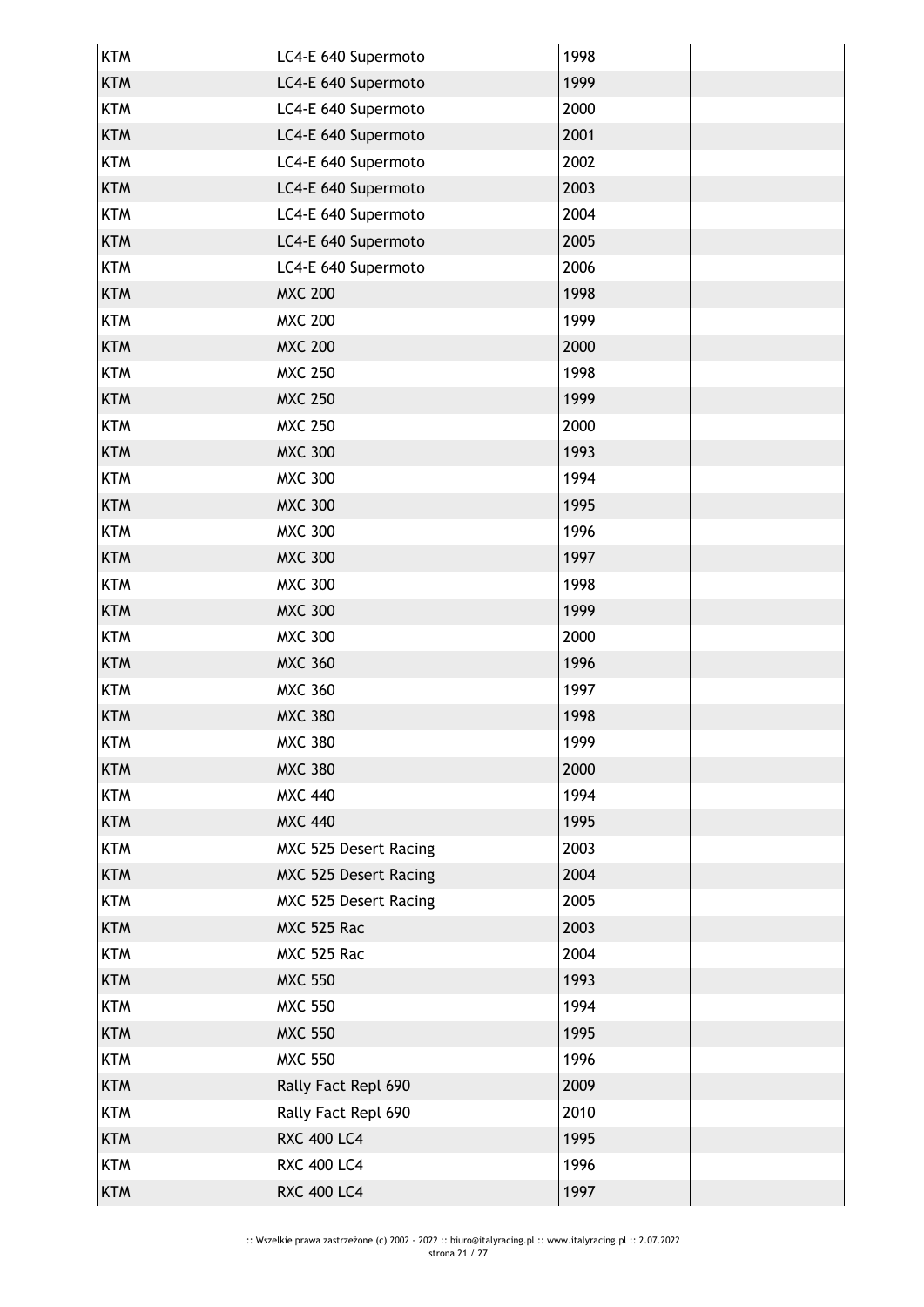| <b>KTM</b> | <b>RXC 400 LC4</b>                | 1998 |        |
|------------|-----------------------------------|------|--------|
| <b>KTM</b> | <b>RXC 620 E LC4</b>              | 1995 |        |
| <b>KTM</b> | <b>RXC 620 E LC4</b>              | 1996 |        |
| <b>KTM</b> | <b>RXC 620 E LC4</b>              | 1997 |        |
| <b>KTM</b> | <b>RXC 620 E LC4</b>              | 1998 |        |
| <b>KTM</b> | SC 350 LC4 Super Competition      | 1994 |        |
| <b>KTM</b> | SC 350 LC4 Super Competition      | 1995 |        |
| <b>KTM</b> | SC 400 LC4 Super Competition      | 1995 |        |
| <b>KTM</b> | SC 400 LC4 Super Competition      | 1996 |        |
| <b>KTM</b> | SC 400 LC4 Super Competition      | 1997 |        |
| <b>KTM</b> | SC 400 LC4 Super Competition      | 1998 |        |
| <b>KTM</b> | SC 400 LC4 Super Competition      | 1999 |        |
| <b>KTM</b> | SC 400 LC4 Super Competition      | 2000 |        |
| <b>KTM</b> | SC 620 LC4 Super Competition      | 1994 |        |
| <b>KTM</b> | SC 620 LC4 Super Competition      | 1995 |        |
| <b>KTM</b> | SC 620 LC4 Super Competition      | 1996 |        |
| <b>KTM</b> | SC 620 LC4 Super Competition      | 1997 |        |
| <b>KTM</b> | SC 620 LC4 Super Competition      | 1998 |        |
| <b>KTM</b> | SC 620 LC4 Super Competition      | 1999 |        |
| <b>KTM</b> | SC 620 LC4 Super Competition      | 2000 |        |
| <b>KTM</b> | SC 620 LC4 Super Competition      | 2001 |        |
| <b>KTM</b> | SC 620 LC4 Super Moto Competition | 2000 |        |
| <b>KTM</b> | SC 620 LC4 Super Moto Competition | 2001 |        |
| <b>KTM</b> | SC 625 LC4 Super Competition      | 2002 |        |
| <b>KTM</b> | SC 625 LC4 Super Moto Competition | 2002 |        |
| <b>KTM</b> | SMC 625 Super Moto                | 2004 |        |
| <b>KTM</b> | SMC 625 Super Moto                | 2005 |        |
| <b>KTM</b> | SMC 625 Super Moto                | 2006 |        |
| <b>KTM</b> | SMC 625 Supermoto                 | 2004 |        |
| <b>KTM</b> | SMC 625 Supermoto                 | 2005 |        |
| <b>KTM</b> | SMC 625 Supermoto                 | 2006 |        |
| <b>KTM</b> | SMC 660 Super Moto                | 2003 |        |
| <b>KTM</b> | SMC 660 Super Moto                | 2004 |        |
| <b>KTM</b> | SMC 660 Super Moto                | 2005 |        |
| <b>KTM</b> | SMC 660 Super Moto                | 2006 |        |
| <b>KTM</b> | SMC 660 Supermoto                 | 2003 |        |
| <b>KTM</b> | SMC 660 Supermoto                 | 2004 |        |
| <b>KTM</b> | SMC 660 Supermoto                 | 2005 |        |
| <b>KTM</b> | SMC 660 Supermoto                 | 2006 |        |
| <b>KTM</b> | SMC 690 Supermoto                 | 2008 |        |
| <b>KTM</b> | SMC 690 Supermoto                 | 2009 |        |
| <b>KTM</b> | SMC 690 Supermoto                 | 2010 |        |
| <b>KTM</b> | Sting 125                         | 1997 | 125LC2 |
| <b>KTM</b> | Sting 125                         | 1998 | 125LC2 |
|            |                                   |      |        |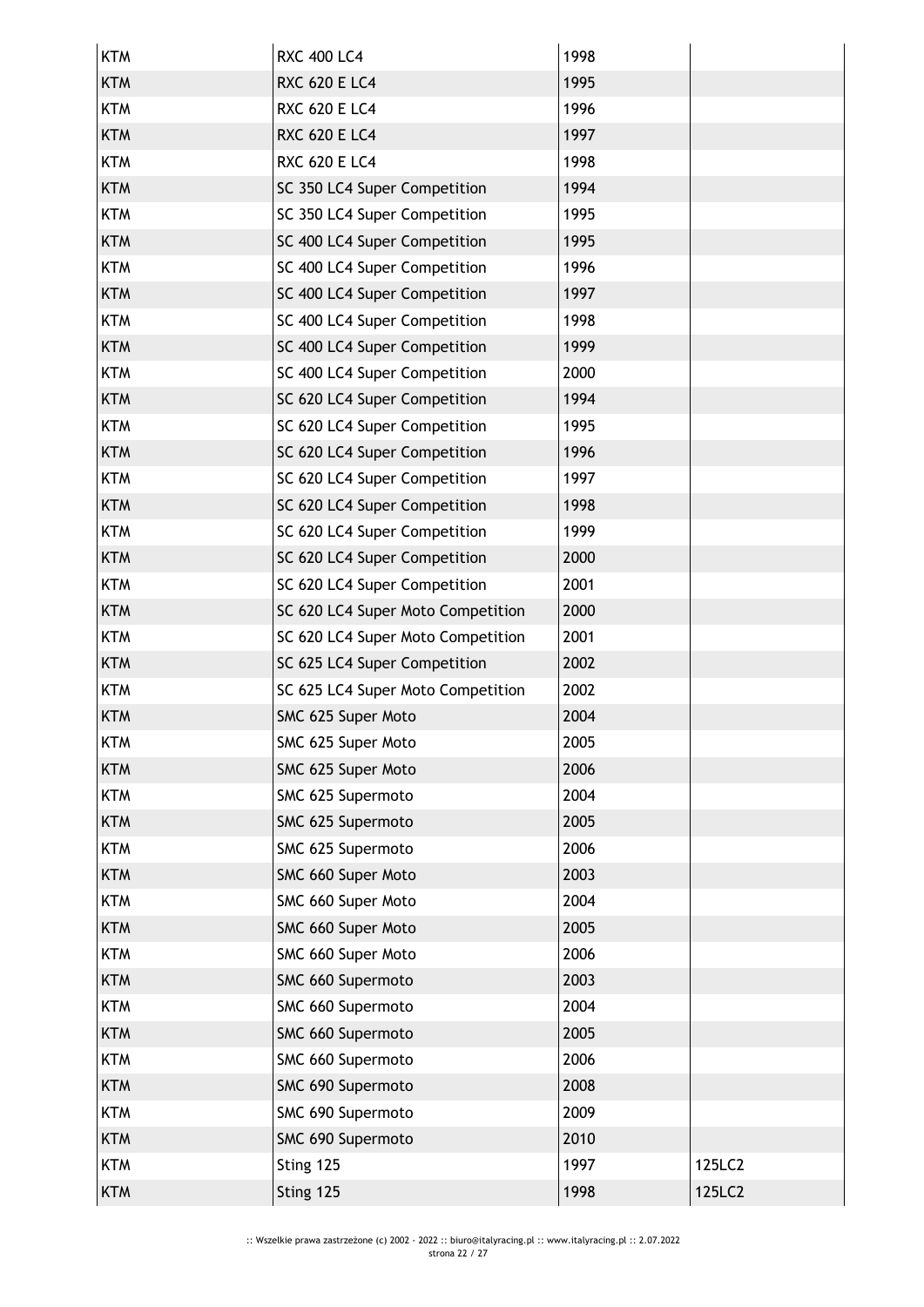| <b>KTM</b> | Sting 125           | 1999 | 125LC2 |
|------------|---------------------|------|--------|
| <b>KTM</b> | Sting 125           | 2000 | 125LC2 |
| <b>KTM</b> | <b>Sting 125 2T</b> | 1997 |        |
| <b>KTM</b> | <b>Sting 125 2T</b> | 1998 |        |
| <b>KTM</b> | <b>Sting 125 2T</b> | 1999 |        |
| <b>KTM</b> | <b>Sting 125 2T</b> | 2000 |        |
| <b>KTM</b> | Super Duke 990      | 2004 |        |
| <b>KTM</b> | Super Duke 990      | 2005 |        |
| <b>KTM</b> | Super Duke 990      | 2006 |        |
| <b>KTM</b> | Super Duke 990      | 2007 |        |
| <b>KTM</b> | Super Duke 990      | 2008 |        |
| <b>KTM</b> | Super Duke 990      | 2009 |        |
| <b>KTM</b> | Super Duke 990      | 2010 |        |
| <b>KTM</b> | Super Duke 990      | 2011 |        |
| <b>KTM</b> | Super Duke 990 R    | 2007 |        |
| <b>KTM</b> | Super Duke 990 R    | 2008 |        |
| <b>KTM</b> | Super Duke 990 R    | 2009 |        |
| <b>KTM</b> | Super Duke 990 R    | 2010 |        |
| <b>KTM</b> | Super Duke 990 R    | 2011 |        |
| <b>KTM</b> | Supermoto 690       | 2007 |        |
| <b>KTM</b> | Supermoto 690       | 2008 |        |
| <b>KTM</b> | Supermoto 690       | 2009 |        |
| <b>KTM</b> | Supermoto 690       | 2010 |        |
| <b>KTM</b> | Supermoto 690 R     | 2008 |        |
| <b>KTM</b> | Supermoto 690 R     | 2009 |        |
| <b>KTM</b> | Supermoto 690 R     | 2010 |        |
| KTM        | SX 125              | 1993 |        |
| <b>KTM</b> | SX 125              | 1994 |        |
| <b>KTM</b> | SX 125              | 1995 |        |
| <b>KTM</b> | SX 125              | 1996 |        |
| <b>KTM</b> | SX 125              | 1997 |        |
| <b>KTM</b> | SX 125              | 1998 |        |
| <b>KTM</b> | SX 125              | 1999 |        |
| <b>KTM</b> | SX 125              | 2000 |        |
| <b>KTM</b> | SX 125              | 2001 |        |
| <b>KTM</b> | SX 125              | 2002 |        |
| <b>KTM</b> | SX 125              | 2003 |        |
| <b>KTM</b> | <b>SX 125</b>       | 2004 |        |
| <b>KTM</b> | SX 125 2T           | 1993 |        |
| <b>KTM</b> | SX 125 2T           | 1994 |        |
| <b>KTM</b> | SX 125 2T           | 1995 |        |
| <b>KTM</b> | SX 125 2T           | 1996 |        |
| <b>KTM</b> | SX 125 2T           | 1997 |        |
| <b>KTM</b> | SX 125 2T           | 1998 |        |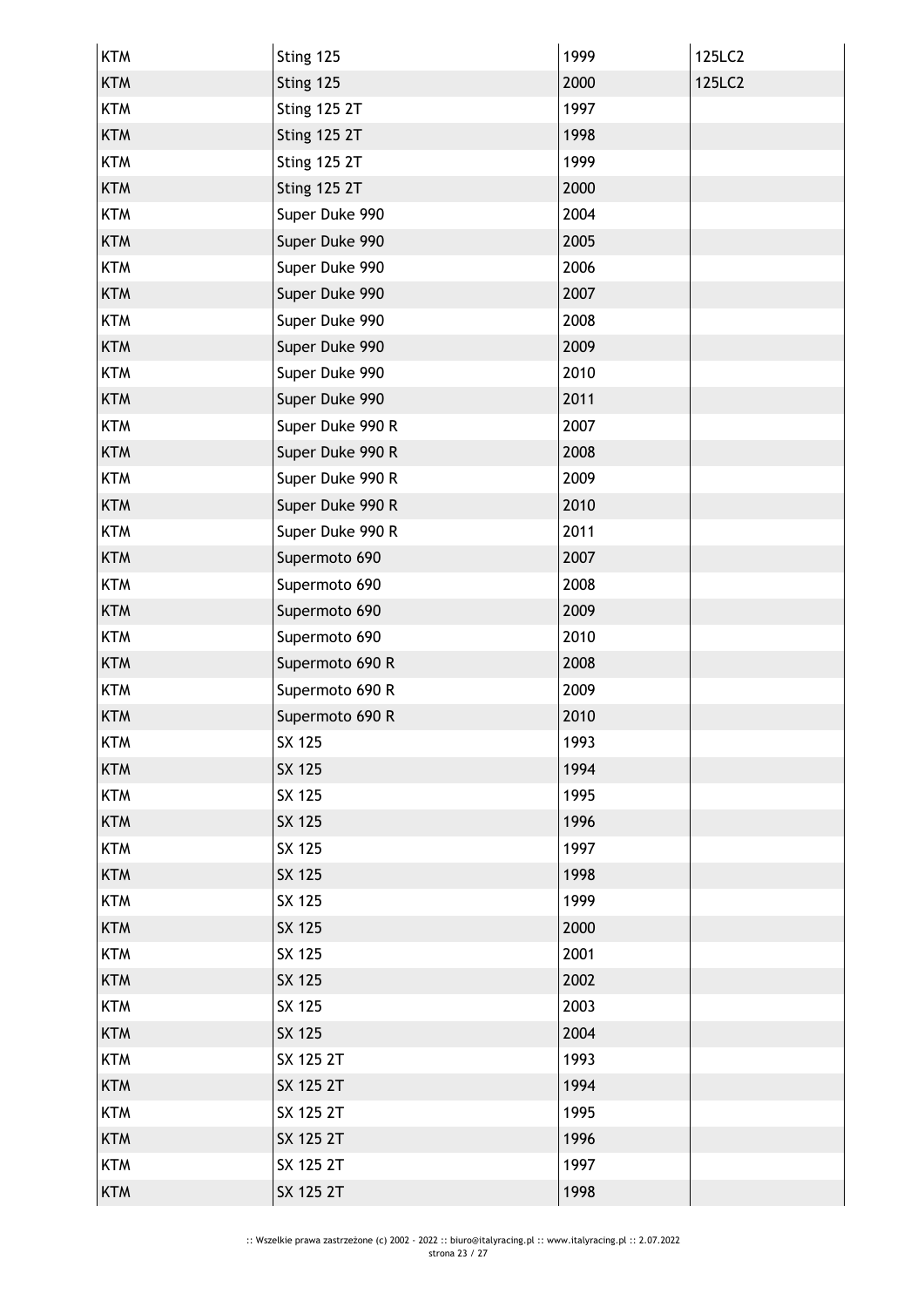| <b>KTM</b> | SX 125 2T | 1999 |  |
|------------|-----------|------|--|
| <b>KTM</b> | SX 125 2T | 2000 |  |
| <b>KTM</b> | SX 125 2T | 2001 |  |
| <b>KTM</b> | SX 125 2T | 2002 |  |
| <b>KTM</b> | SX 125 2T | 2003 |  |
| <b>KTM</b> | SX 200    | 2003 |  |
| <b>KTM</b> | SX 200    | 2004 |  |
| <b>KTM</b> | SX 200 2T | 2003 |  |
| <b>KTM</b> | SX 250    | 1993 |  |
| <b>KTM</b> | SX 250    | 1994 |  |
| <b>KTM</b> | SX 250    | 1995 |  |
| <b>KTM</b> | SX 250    | 1996 |  |
| <b>KTM</b> | SX 250    | 1997 |  |
| <b>KTM</b> | SX 250    | 1998 |  |
| <b>KTM</b> | SX 250    | 1999 |  |
| <b>KTM</b> | SX 250    | 2000 |  |
| <b>KTM</b> | SX 250    | 2001 |  |
| <b>KTM</b> | SX 250    | 2002 |  |
| <b>KTM</b> | SX 250    | 2003 |  |
| <b>KTM</b> | SX 250    | 2004 |  |
| <b>KTM</b> | SX 250 2T | 1993 |  |
| <b>KTM</b> | SX 250 2T | 1994 |  |
| <b>KTM</b> | SX 250 2T | 1995 |  |
| <b>KTM</b> | SX 250 2T | 1996 |  |
| <b>KTM</b> | SX 250 2T | 1997 |  |
| <b>KTM</b> | SX 250 2T | 1998 |  |
| <b>KTM</b> | SX 250 2T | 1999 |  |
| <b>KTM</b> | SX 250 2T | 2000 |  |
| <b>KTM</b> | SX 250 2T | 2001 |  |
| <b>KTM</b> | SX 250 2T | 2002 |  |
| <b>KTM</b> | SX 300    | 1993 |  |
| <b>KTM</b> | SX 300    | 1994 |  |
| <b>KTM</b> | SX 300    | 1995 |  |
| <b>KTM</b> | SX 300 2T | 1993 |  |
| <b>KTM</b> | SX 300 2T | 1994 |  |
| <b>KTM</b> | SX 300 2T | 1995 |  |
| <b>KTM</b> | SX 360    | 1996 |  |
| <b>KTM</b> | SX 360    | 1997 |  |
| <b>KTM</b> | SX 360 2T | 1996 |  |
| <b>KTM</b> | SX 360 2T | 1997 |  |
| <b>KTM</b> | SX 380    | 1998 |  |
| <b>KTM</b> | SX 380    | 1999 |  |
| <b>KTM</b> | SX 380    | 2000 |  |
| <b>KTM</b> | SX 380    | 2001 |  |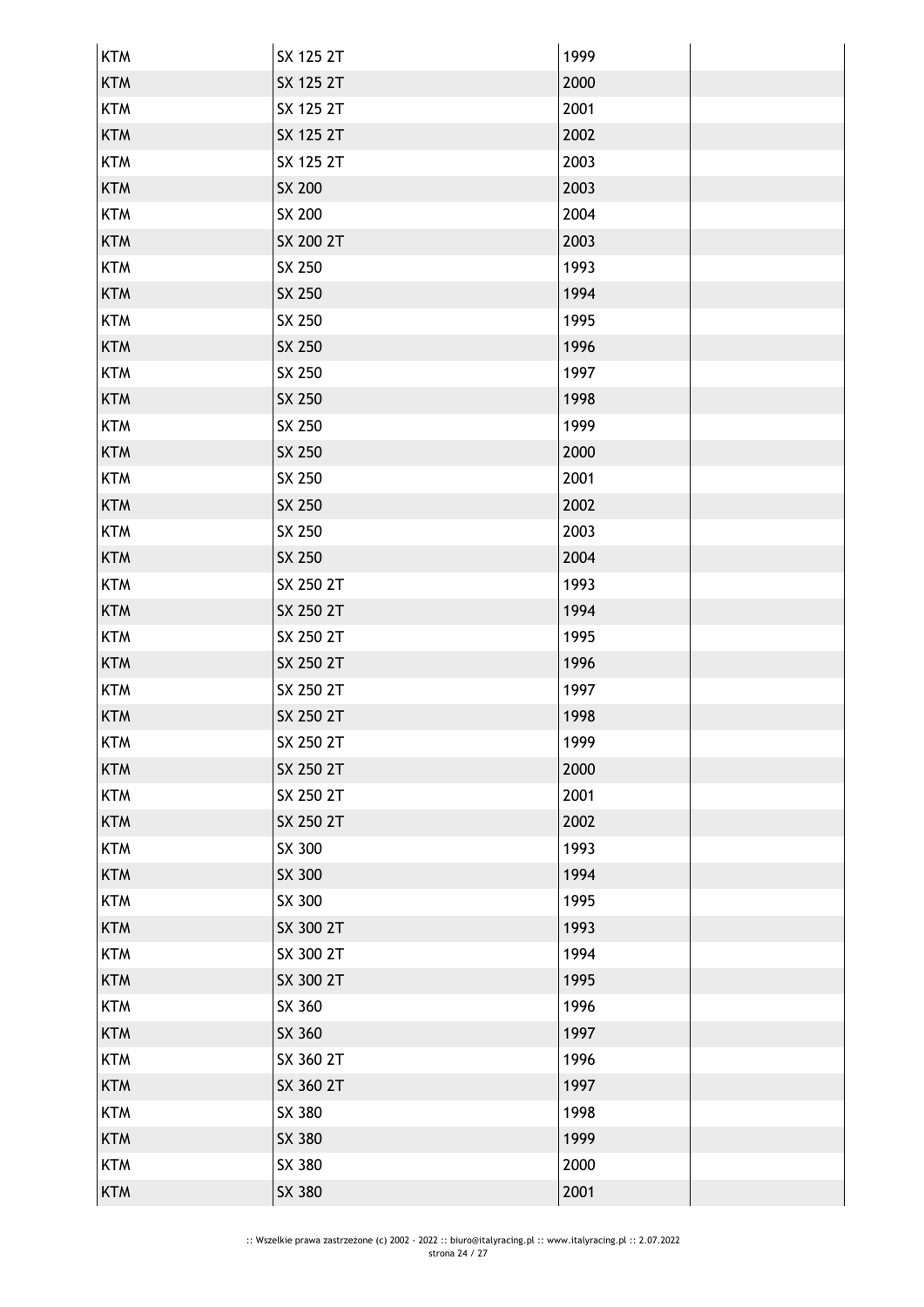| <b>KTM</b> | SX 380             | 2002 |            |
|------------|--------------------|------|------------|
| <b>KTM</b> | SX 380 2T          | 1998 |            |
| <b>KTM</b> | SX 380 2T          | 1999 |            |
| <b>KTM</b> | SX 380 2T          | 2000 |            |
| <b>KTM</b> | SX 380 2T          | 2001 |            |
| <b>KTM</b> | SX 380 2T          | 2002 |            |
| <b>KTM</b> | SX 400 4T Racing   | 2000 |            |
| <b>KTM</b> | SX 400 4T Racing   | 2001 |            |
| <b>KTM</b> | SX 400 4T Racing   | 2002 |            |
| <b>KTM</b> | SX 400 Racing      | 2000 |            |
| <b>KTM</b> | SX 400 Racing      | 2001 |            |
| <b>KTM</b> | SX 400 Racing      | 2002 |            |
| <b>KTM</b> | SX 440             | 1994 |            |
| <b>KTM</b> | SX 440 2T          | 1994 |            |
| <b>KTM</b> | SX 500             | 1992 |            |
| <b>KTM</b> | SX 500             | 1993 |            |
| <b>KTM</b> | SX 500             | 1994 |            |
| <b>KTM</b> | SX 500             | 1995 |            |
| <b>KTM</b> | SX 500 2T          | 1992 |            |
| <b>KTM</b> | SX 500 2T          | 1993 |            |
| <b>KTM</b> | SX 500 2T          | 1994 |            |
| <b>KTM</b> | SX 500 2T          | 1995 |            |
| <b>KTM</b> | SX 520 Racing      | 2000 |            |
| <b>KTM</b> | SX 520 Racing      | 2001 |            |
| <b>KTM</b> | SX 520 Racing      | 2002 |            |
| <b>KTM</b> | <b>SX 600 LC4</b>  | 1993 |            |
| <b>KTM</b> | <b>SX 620 LC4</b>  | 1994 |            |
| <b>KTM</b> | <b>SX 620 LC4</b>  | 1995 |            |
| <b>KTM</b> | SX 620 LC4         | 1996 |            |
| <b>KTM</b> | <b>SX 620 LC4</b>  | 1997 |            |
| <b>KTM</b> | <b>SX 620 LC4</b>  | 1998 |            |
| <b>KTM</b> | SX 620 LC4         | 1999 |            |
| <b>KTM</b> | <b>SXC 400 4T</b>  | 1997 |            |
| <b>KTM</b> | <b>SXC 400 4T</b>  | 1998 |            |
| <b>KTM</b> | SXC 400 4T Tiainen | 1999 |            |
| <b>KTM</b> | <b>SXC 400 LC4</b> | 1997 |            |
| <b>KTM</b> | <b>SXC 400 LC4</b> | 1998 |            |
| <b>KTM</b> | <b>SXC 400 LC4</b> | 1999 |            |
| <b>KTM</b> | <b>SXC 540</b>     | 1998 |            |
| <b>KTM</b> | <b>SXC 540</b>     | 1999 |            |
| <b>KTM</b> | <b>SXC 540 LC4</b> | 1998 |            |
| <b>KTM</b> | SXC 540 Tiainen    | 1999 |            |
| <b>KTM</b> | <b>SXC 620 LC4</b> | 1997 |            |
| <b>KTM</b> | <b>SXC 625</b>     | 2003 | 4T-EGS 625 |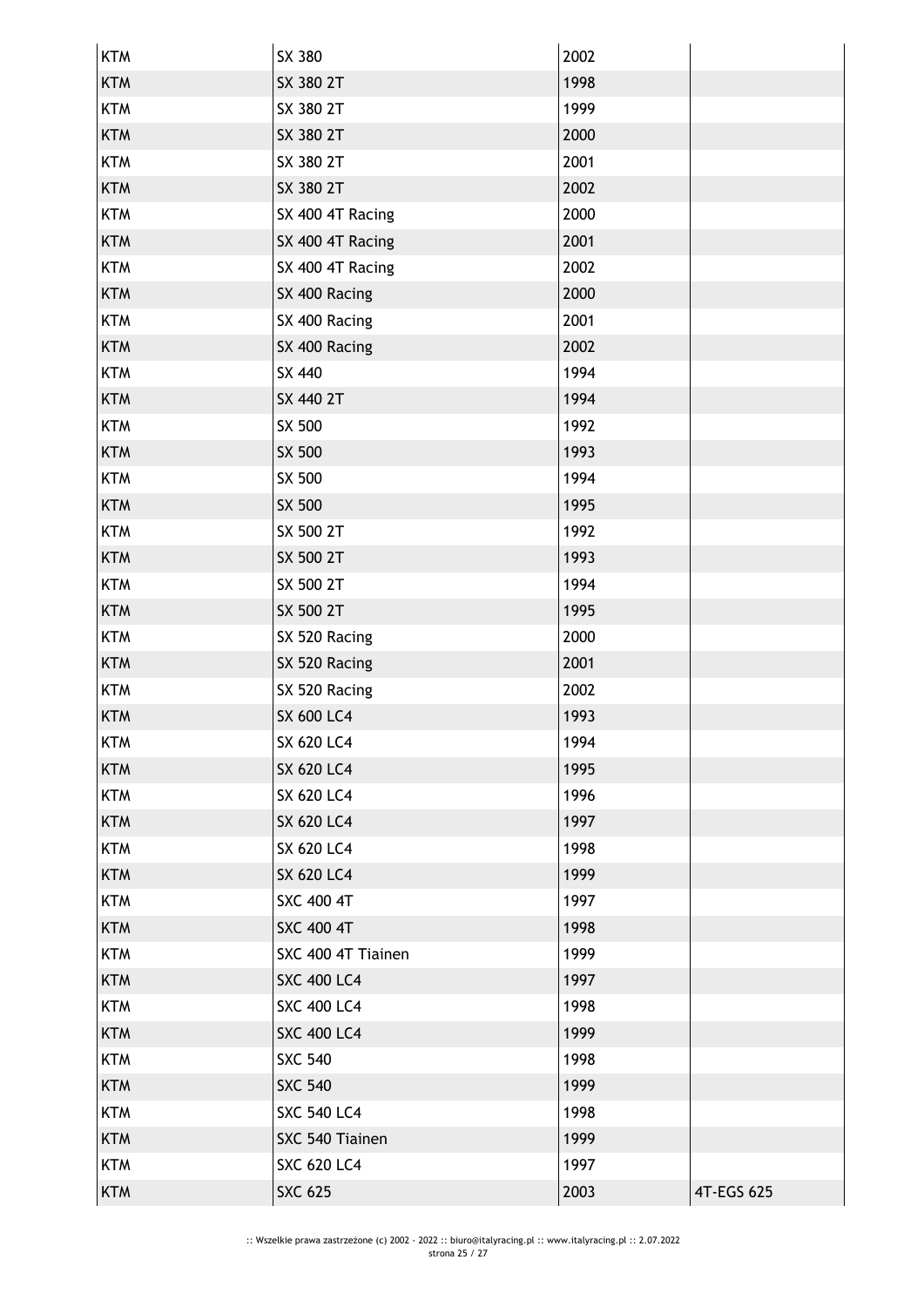| <b>KTM</b> | <b>SXC 625</b>     | 2004 |              |
|------------|--------------------|------|--------------|
| <b>KTM</b> | <b>TXC 400 LC4</b> | 1998 |              |
| <b>KTM</b> | <b>TXC 620 LC4</b> | 1998 |              |
| YAMAHA     | MT-03 660          | 2006 | <b>RM021</b> |
| YAMAHA     | MT-03 660          | 2007 | <b>RM024</b> |
| YAMAHA     | MT-03 660          | 2008 |              |
| YAMAHA     | MT-03 660          | 2009 |              |
| YAMAHA     | MT-03 660          | 2010 |              |
| YAMAHA     | MT-03 660          | 2011 |              |
| YAMAHA     | <b>TT 600 E</b>    | 1996 | 4LW          |
| YAMAHA     | TT 600 E           | 1997 | 4LW          |
| YAMAHA     | <b>TT 600 E</b>    | 1998 | 4LW          |
| YAMAHA     | TT 600 R           | 1997 | DJ011        |
| YAMAHA     | <b>TT 600 R</b>    | 1998 | DJ011        |
| YAMAHA     | <b>TT 600 R</b>    | 1999 | DJ011        |
| YAMAHA     | TT 600 R           | 2000 | DJ011        |
| YAMAHA     | TT 600 R           | 2001 | DJ011        |
| YAMAHA     | <b>TT 600 R</b>    | 2002 | DJ011        |
| YAMAHA     | TT 600 R           | 2003 | DJ011        |
| YAMAHA     | <b>TT 600 RE</b>   | 2003 | DJ012        |
| YAMAHA     | <b>TT 600 RE</b>   | 2004 | DJ012        |
| YAMAHA     | <b>TT 600 S</b>    | 1996 | 4LW          |
| YAMAHA     | TT 600 S           | 1997 | 4LW          |
| YAMAHA     | <b>WR 125 R</b>    | 2009 |              |
| YAMAHA     | <b>WR 125 R</b>    | 2010 | <b>DE071</b> |
| YAMAHA     | <b>WR 125 R</b>    | 2011 |              |
| YAMAHA     | <b>WR 125 X</b>    | 2009 |              |
| YAMAHA     | <b>WR 125 X</b>    | 2010 | <b>DE072</b> |
| YAMAHA     | <b>WR 125 X</b>    | 2011 |              |
| YAMAHA     | <b>XT 660 R</b>    | 2004 | <b>DM011</b> |
| YAMAHA     | XT 660 R           | 2005 | <b>DM011</b> |
| YAMAHA     | <b>XT 660 R</b>    | 2006 | <b>DM011</b> |
| YAMAHA     | <b>XT 660 R</b>    | 2007 | <b>DM018</b> |
| YAMAHA     | <b>XT 660 R</b>    | 2008 |              |
| YAMAHA     | XT 660 R           | 2009 |              |
| YAMAHA     | <b>XT 660 R</b>    | 2010 | <b>DM018</b> |
| YAMAHA     | XT 660 R           | 2011 |              |
| YAMAHA     | XT 660 X           | 2004 | <b>DM014</b> |
| YAMAHA     | XT 660 X           | 2005 | <b>DM014</b> |
| YAMAHA     | XT 660 X           | 2006 | <b>DM014</b> |
| YAMAHA     | XT 660 X           | 2007 | DM01B        |
| YAMAHA     | <b>XT 660 X</b>    | 2008 |              |
| YAMAHA     | XT 660 X           | 2009 |              |
| YAMAHA     | XT 660 X           | 2010 |              |